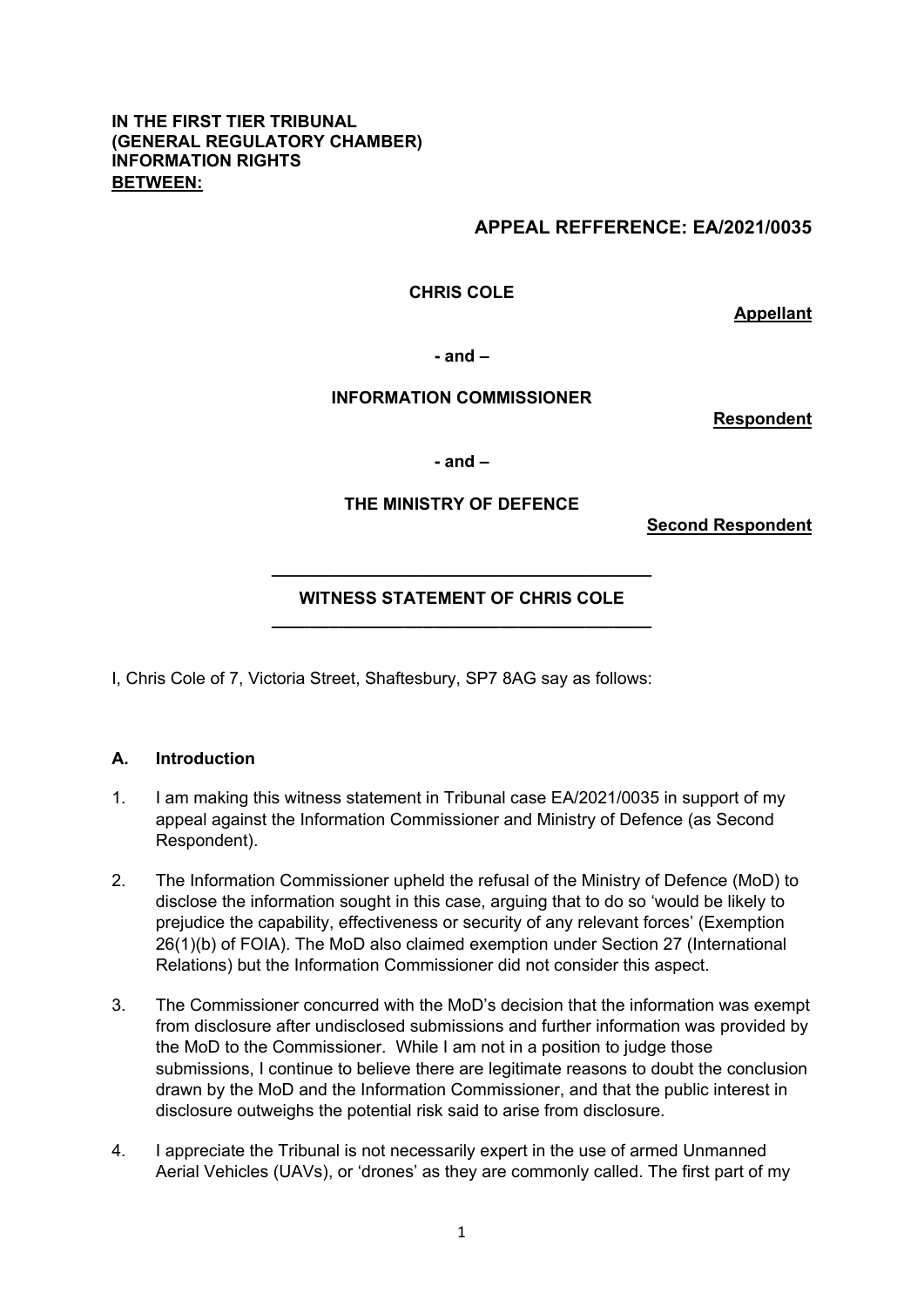statement therefore sets out some of the background as well as some of the legal and ethical issues surrounding their use (paragraph 10-36). Please note that throughout this statement I will use the term 'drone' or 'UAV' interchangeably. I am aware that the MoD prefers to use the term 'Remotely Piloted Air System' (RPAS). Nothing is intended by the use of the more commonly accepted terms.

- 5. Before I discuss these issues, I wish to inform the Tribunal on what basis I make these statements.
- 6. I have been researching the use of armed UAVs, and in particular those used by UK forces, since 2009. In June 2010 I founded Drone Wars UK, a small British NGO which undertakes research, education, and campaigning on the use of Unmanned Aerial Vehicles and the wider issue of remote warfare from a critical perspective. Drone Wars UK has become recognised internationally as a credible and reliable source of information on the use of drones and unmanned technology. The research and information produced by Drone Wars UK has been used by MPs, journalists, NGOs, lawyers, human rights organisations, campaigners, and the general public.
- 7. I have submitted evidence or made presentations on the British use of armed drones to several parliamentary committees including the Defence Select Committee, the Joint Human Rights Committee, the Committees on Arms Export Controls, the All-Party Parliamentary Group on Drones and the All-Party Parliamentary Group on Afghanistan. Drone Wars UK is a key civil-society partner of the All-Party Parliamentary Group on Drones.
- 8. In addition, I have written numerous articles and briefings on the issue and my research and commentary is frequently used in articles in national and specialist press. Recent examples include:
	- UK would be prepared to launch Afghanistan drone strikes, says Wallace *The Guardian*, Sept 2021
	- NATO spy drones used to monitor borders pose crash risk, warn experts The Telegraph, Feb 2021
	- 'Ninja bomb' could increase use of drone strikes, warn military experts, *The Telegrap*h, June 2020
	- Record number of UAV shoot downs prompt new USAF tactics Flight Global, June 2020
- 9. I have also appeared as an expert on broadcast media to discuss the use of armed drones including on Newsnight, The Moral Maze, The Today Programme, British Forces Radio and Sky News.

# **A. Background: UK use of armed Reaper drones**

10. The UK procured three US Reaper UAVs from the US company General Atomics in 2007 under 'urgent operational requirement' rules for use strictly within Afghanistan, with the first UK drone strike taking place there at the end of May 2008.<sup>1</sup> After a UK

<sup>1</sup> Craig Hoyle, 'UK cheers the Reaper UAV', *Flight International,* 16.06.08 http://www.flightglobal.com/articles/2008/06/16/224622/uk-cheers-the-reaper-uav.html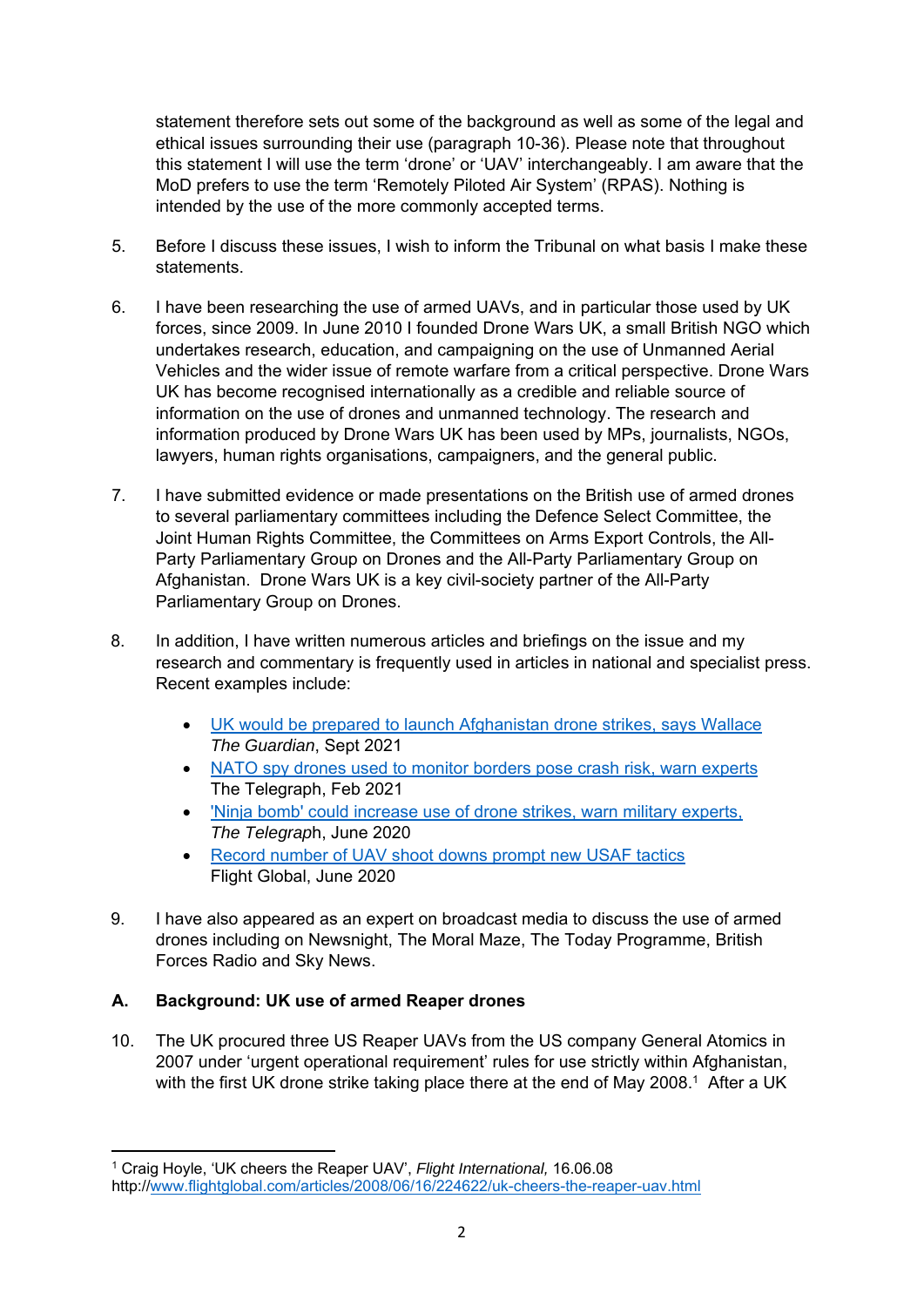Reaper crashed in April 2008, additional Reapers were purchased bringing the number of Reapers owned by the UK up to five and then, in July 2014, to ten.2

- 11. In January 2014, as UK forces prepared to leave Afghanistan, the government confirmed that it intended to retain Reaper for operations beyond the Afghanistan conflict.*<sup>3</sup>* In September 2014, following a request for help from the Iraqi government, British MPs debated a government motion to authorise the use of armed force against ISIS.4 As the government had, 12 months previously, lost a vote on undertaking air strikes in Syria, the motion made clear that such action would be confined within the borders of Iraq and that any use of force in Syria would be subject to a separate parliamentary approval. 5
- 12. MPs approved the motion and UK air strikes against ISIS in Iraq began almost immediately with RAF Tornado's and Reapers deployed to the region. However, within six weeks of the vote, armed British drones were crossing the border into Syria, with intelligence gathered by the British drones used by the US-led Coalition forces to undertake strikes in Syria.<sup>6</sup> [Appendix - Document 1: FoI response from MoD, 21 October 2015.] When questioned by the media about legal authorisation for such missions, the Prime Minister's official spokesman claimed it was because the flights did not amount to military action:

*"The prime minister and government have made clear that we would return to parliament for a separate decision if we were proposing to take military action. This is about intelligence-gathering.7*

- *13.* It is difficult to accept the government's suggestion that flying armed Reaper drones over a sovereign country does not amount to 'military action'. Flights by Russian military aircraft, for example, that come near, but not within, UK air space incur not a political or diplomatic reaction, but a strong and rapid military response from UK military forces.<sup>8</sup>
- 14. The number of armed UK Reaper flights crossing into Syria gradually grew over the following months, from one per month in November 2014 to around one per day by June 2015. On 21 August 2015, a British Reaper drone targeted and killed UK citizen Reyaad Khan near Raqqa in Syria. Alongside Khan, his cousin from Aberdeen, Ruhul Amin, and a Belgian man known only as Abu Ayman al-Belgiki, were also killed. In

<sup>2</sup> 'MoD: More RAF Reapers Take To The Skies': Ministry of Defence Press Release 03.07.2014 http://www.raf.mod.uk/news/archive/more-raf-reapers-take-to-the-skies-03072014

<sup>&</sup>lt;sup>3</sup> Craig Hoyle, RAF ready for Reaper fleet boost, confirms expeditionary plan, Flight, 16 January 2014, https://www.flightglobal.com/news/articles/raf-ready-for-reaper-fleet-boost-confirms-expeditionary-394929/<br><sup>4</sup> Hansard 26 Sep 2014: Column 1255:

https://publications.parliament.uk/pa/cm201415/cmhansrd/cm140926/debtext/140926-0001.htm The motion named 'ISIL' but the group has subsequently become widely known as 'ISIS' or 'Daesh'. <sup>5</sup> Syria crisis: Cameron loses Commons vote on Syria action, BBC News, 30 August, 2013, https://www.bbc.co.uk/news/uk-politics-23892783

 $\frac{6}{6}$  Rowena Mason, "UK to fly military drones over Syria", *The Guardian*, 21 October 2014, http://www.theguardian.com/uk-news/2014/oct/21/uk-to-fly-military-drones-over-syria. See also FCO response to PQ from Andrew Rosindell MP, 23 Feb 2015

http://www.parliament.uk/business/publications/written-questions-answers-statements/writtenquestion/Commons/2015-02-11/224326/.<br>7 Ibid.

<sup>8 &#</sup>x27;RAF Typhoons scrambled to monitor Russian aircraft approaching UK airspace', *RAF News*, 6 August 2021, https://www.raf.mod.uk/news/articles/aircraft-in-uk-controlled-airspace/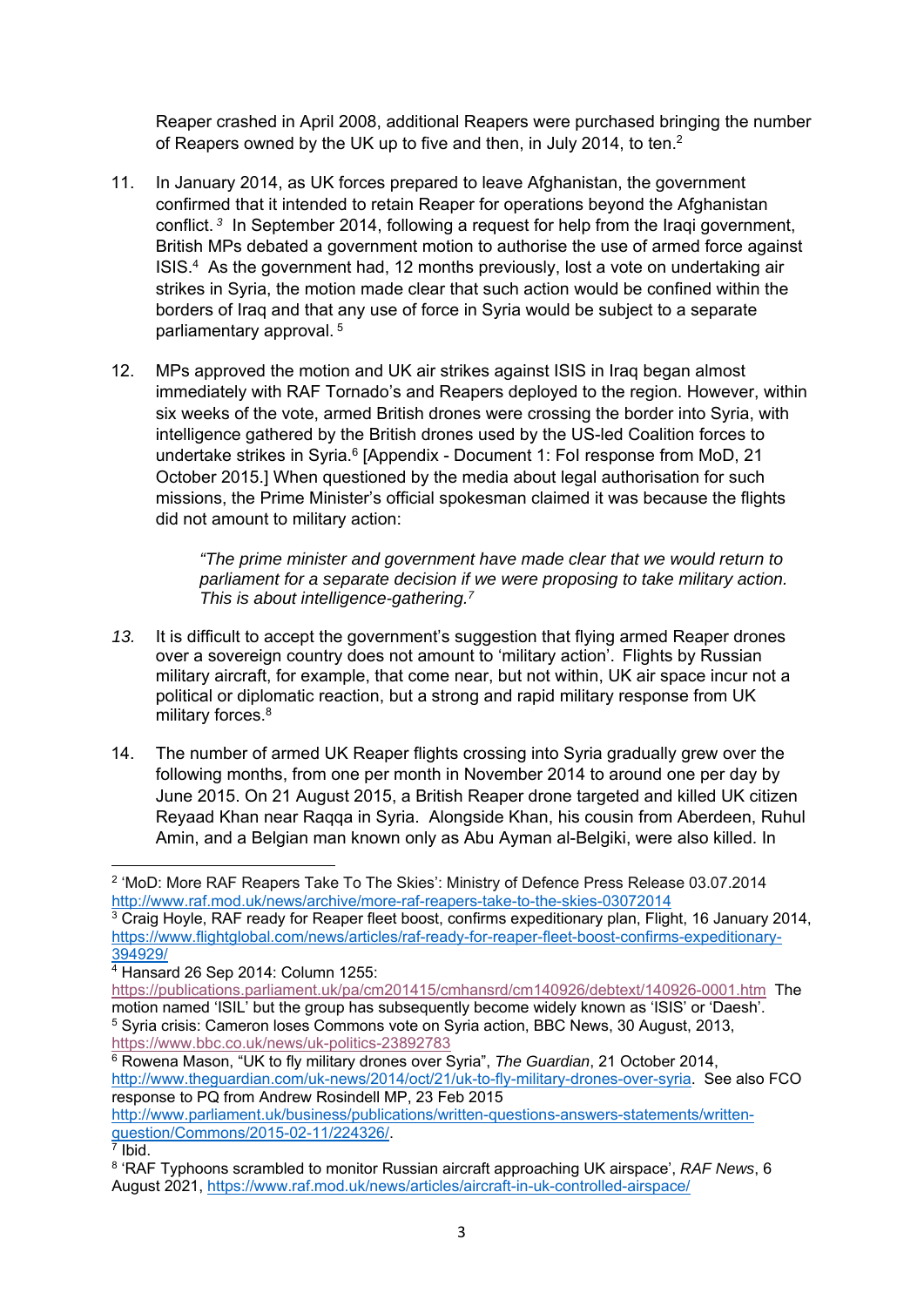Parliament, David Cameron admitted that the strike was "the first time in modern times that a British asset has been used to conduct a strike in a country where we are not involved in a war."9 Senior military officers acknowledged that the strike represented the 'crossing of a Rubicon'.10

- 15. In his letter to the United Nations reporting the strike, the UK Ambassador argued the strike against Reyaad Khan was undertaken as part of the collective self-defence of Iraq as well as self-defence of the UK. The MoD insists, however, that the strike was not part of Operation Shader, the MoD's operational name for the UK's military support of Iraq against ISIS [Appendix - Document 2: FoI response from MoD, 23 March 2018].11
- 16. In December 2015, a government motion proposed "taking military action, specifically airstrikes, exclusively against ISIL in Syria."12 [Note that 'military action' includes, but is not synonymous with, air strikes.] Parliament approved the motion and air strikes were officially extended into Syria. Over the next three and half years, UK Tornados, Reaper, and Typhoon aircraft participated in military operations against ISIS in Iraq and Syria, launching 1,925 air strikes by the end of 2018, in support of Iraqi and Syrian forces seeking to overcome ISIS.13
- 17. In March 2019, both Iraq and Syria officially declared victory over ISIS when the last of the territory held by the militants was overrun.14 While a number of countries participating in the US-led coalition to defeat ISIS have since ended armed air operations, the UK continues to undertake surveillance and strike missions, launching more than130 munitions in more than 30 air strikes between April 2019 and September 2021.
- 18. Meanwhile, the UK has committed to doubling the number of armed drones in its inventory, contracting to buy the latest version of the Reaper drone, which the manufacturer, General Atomics, calls 'SkyGuardian' but which the UK has decided to call 'Protector'.15 The commitment of the government towards remote and autonomous technology was highlighted in the recent Integrated Review of Security, Defence, Development and Foreign Policy. Prime Minister Boris Johnson told the House of Commons:

*"There is big, big chunk of this package specifically dedicated to research and development in cyber, AI and drone warfare – all the warfare of the future. The* 

<sup>9</sup> Hansard, 7 Sep 2015 : Column 28

https://www.publications.parliament.uk/pa/cm201516/cmhansrd/cm150907/debtext/150907-0001.htm <sup>10</sup> Peter Foster, RAF remote drone pilots facing real-world combat stress, The Telegraph, 9 November 2015 http://www.telegraph.co.uk/news/uknews/defence/11984557/RAF-remote-drone-pilots-facing-<br>real-world-combat-stress.html

 $11$  See also FoI response to Chris Cole, 12 Nov 2015

https://dronewarsuk.files.wordpress.com/2015/11/20151112-foi2015-08518\_mr\_cole.pdf<sup>12</sup> ISIL in Syria, Hansard Volume 603, 2 December 2015,<br>https://hansard.parliament.uk/commons/2015-12-02/debates/15120254000002/ISILInSyria

 $\frac{13}{13}$  Figures compiled from quarterly FoI submissions. Reaper launched 464 strikes, Tornado, 842,

Typhoon 619. More details at https://dronewars.net/uk-drone-strike-list-2/<br><sup>14</sup> Islamic State group defeated as final territory lost, US-backed forces say, BBC News, 23 March<br>2019. https://www.bbc.co.uk/news/world-middle-e

<sup>&</sup>lt;sup>15</sup> UK drone fleet to double in fight against IS, says PM, BBC News, 4 October 2015, https://www.bbc.co.uk/news/uk-politics-34436917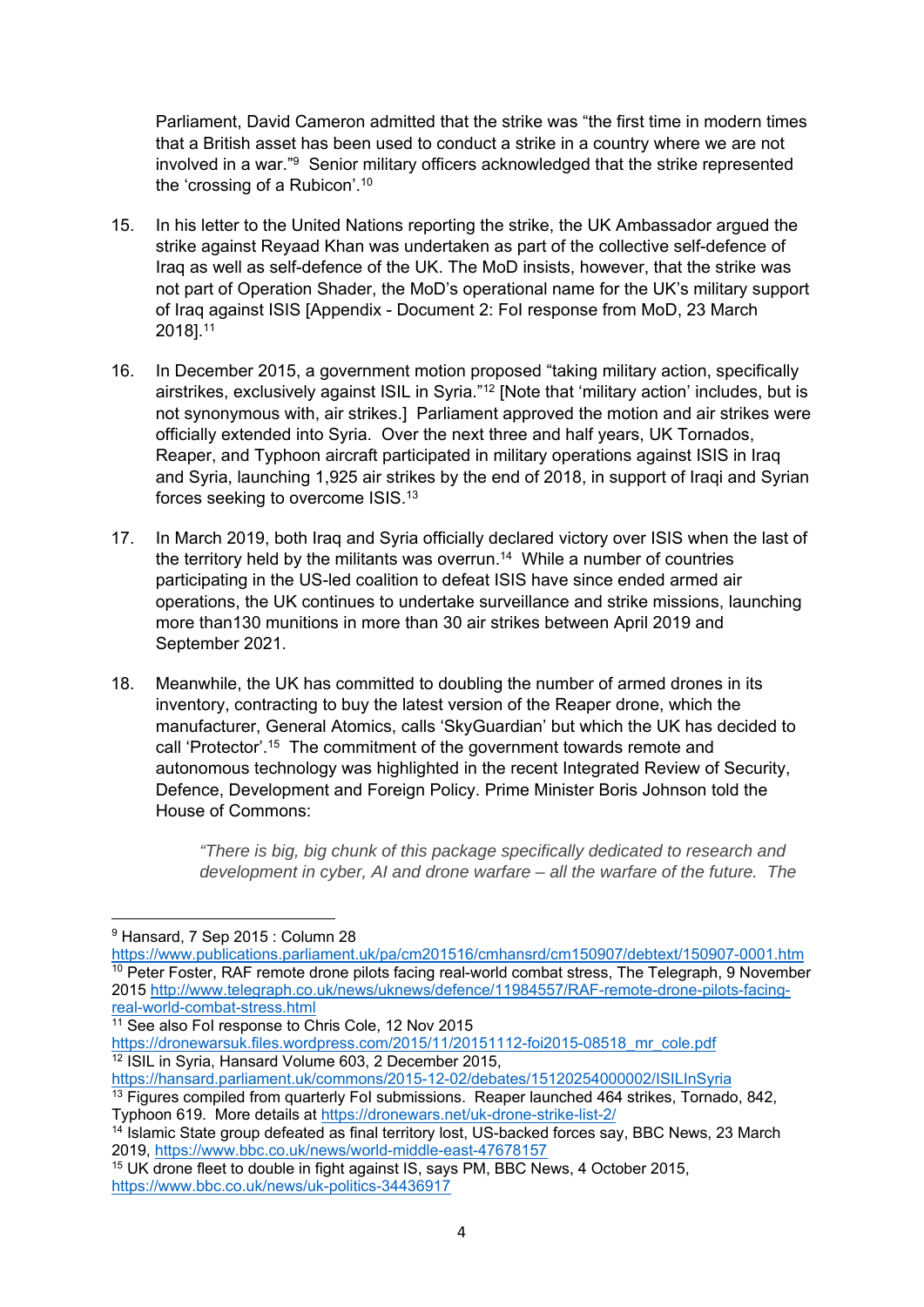*victors of the future will be those who are able to master data and new technology in the way that this package supports."16*

19. In '*Global Britain in a Competitive Age: the Integrated Review of Security, Defence, Development and Foreign Policy'*, published in March 2021, the government argues that the UK is in "a continuum of conflict" which requires "persistent global engagement and constant campaigning." UK troops, drones and aircraft it says, "will no longer be held as a force of last resort, but become more present and active around the world, operating below the threshold of open conflict to uphold our values and secure our interests<sup>"17</sup>

### **B: Concerns about the use of armed drones**

- 20. Advocates of the use of armed drones often dismiss legal and ethical concerns about their use by insisting that there is no difference between unmanned drones and other armed aircraft. However, there are real and significant differences.
- 21. Firstly, and most obviously, they can be operated remotely, over very great distances, via satellite links. While the aircraft themselves are located near the point of use, once they are launched, control can be handed over to pilots thousands of miles away. Currently, RAF pilots based at Creech Air Force Base in Nevada and RAF Waddington in Lincolnshire operate the UK's Reaper drone fleet, which is reportedly based at Ali Al Salem Air Base in Kuwait.18 This extreme remoteness, engendering what some call 'risk-free war', means that attacks can be undertaken with virtual impunity.
- 22. The second major difference between drones and traditional aircraft is persistence. Due to the lack of any crew on board, drones can remain airborne far longer than a piloted aircraft. A fast jet can remain in the air for only a certain amount of time before the crew become too fatigued to operate such aircraft. Current Reaper missions typically last between 12 and 20+ hours. Crews simply change shifts on the ground while the drone remains in the air. It is this greater persistence together with remote operating that is a real difference and is seen as an important advantage by the military.
- 23. 'Remote persistence' is a significant capability that appears to be having an impact on the resort to force (*jus ad bellum*) and the use of armed force (*jus in bello*). Advocates of this technology argue that 'remote persistence' enables drones to better comply with the Law of Armed Conflict (LOAC) during armed conflict. Nevertheless, time and time again we have seen drones mistakenly target civilians undermining such claims.<sup>19</sup>

<sup>&</sup>lt;sup>16</sup> The Integrated Review, Statement of the Prime Minister, 19 November 2020, https://hansard.parliament.uk/commons/2020-11-19/debates/CA347B2B-EE02-40DF-B5CE-<br>1E8FAA07139E/IntegratedReview#contribution-E8C6762F-1935-4B89-B5AB-D3986AD79481

 $17$  Global Britain in a Competitive Age: the Integrated Review of Security, Defence, Development and Foreign Policy, March 2021, https://www.gov.uk/government/publications/global-britain-in-a-<br>competitive-age-the-integrated-review-of-security-defence-development-and-foreign-policy

 $\frac{18}{18}$  Sky News. The Financial Times, The Guardian, The Daily Mail and various defence press have all named Ali Al Salem as the RAF's Reaper base in the Middle East although the MoD has not officially confirmed the location.

<sup>19</sup> US admits Kabul drone strike killed civilians, BBC News, 18 Sept 2021, https://www.bbc.co.uk/news/world-us-canada-58604655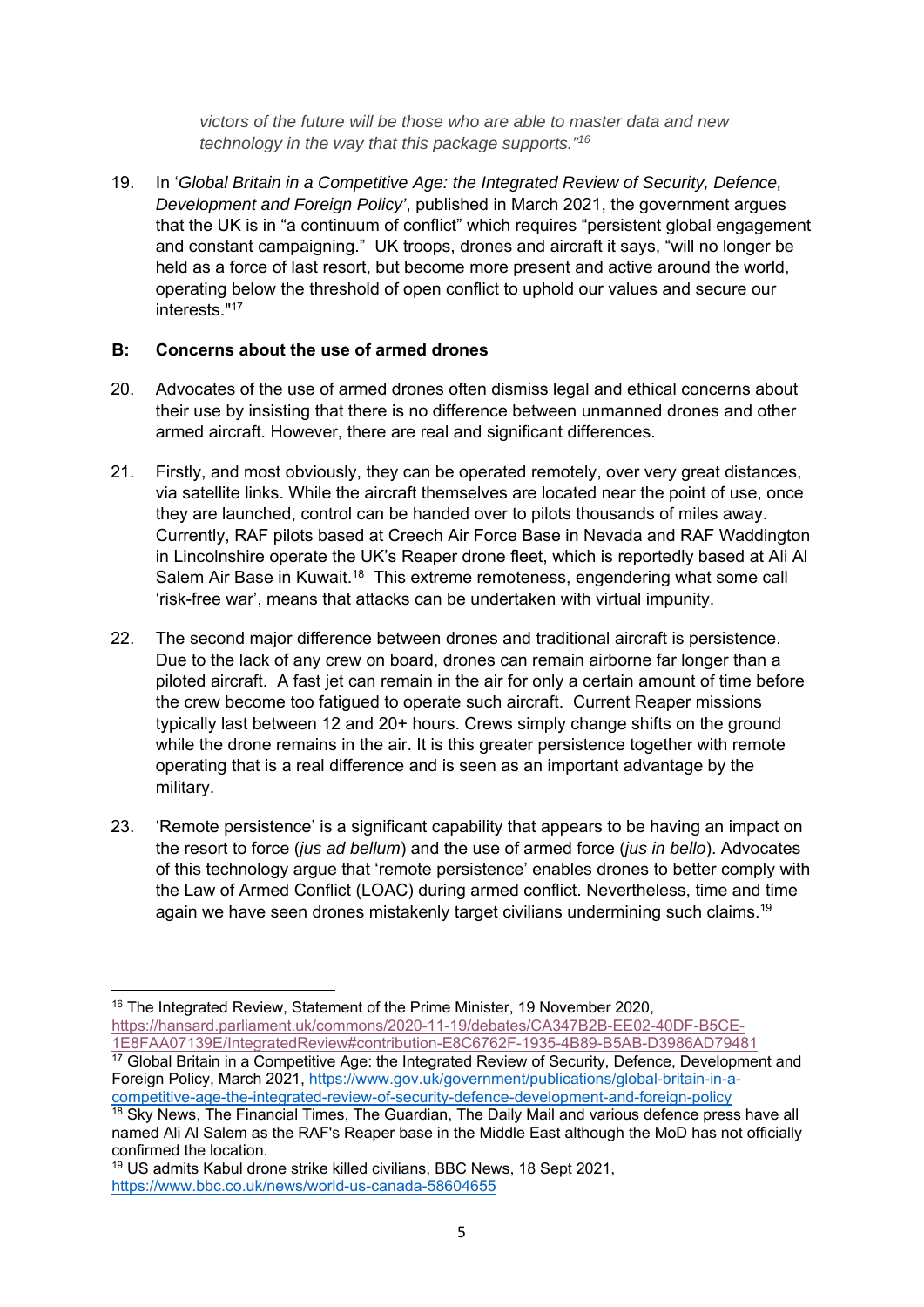24. There are a number of concerns about the impact of armed drones, including how they transfer the cost of armed conflict from combatants on to civilians; are enabling and encouraging 'forever war' and seducing the public with the myth of 'risk-free' warfare. However, here I am here limiting myself here to two specific issues related to the information I am seeking. These are how drones can be said to be a) lowering the threshold for the use of armed force; and b) how the advent of drones has led to an increase in what has become known as extra-judicial or 'targeted' killing.

## **B.1 Lowering the threshold for use of armed force**

- 25. In modern democracies, political leaders understand that there is a political cost to launching military intervention overseas. Whatever the legal arguments about whether a particular intervention is justified under international law or not, time and again polling has shown that the public do not like to see young service men and women sent overseas only to return in wheelchairs or coffins. The potential political impact of grieving families awaiting the returning funeral procession of those sent to fight overseas is a definite restraint on political leaders weighing up the option of whether or not to launch a possible military intervention. Take away that potential cost, by using unmanned systems and it makes it much easier to opt to use lethal military force. In 2013, British military planners circulated an internal discussion document on how to avoid 'casualty aversion' amongst the public by lowering the profile of military repatriation ceremonies, and an increased use of armed drones, mercenaries and Special Forces.<sup>20</sup>
- 26. Senior military and political voices are recognise this danger. General Stanley McChrystal, former commander of US and NATO forces in Afghanistan, told a conference in London in 2015 that he believed the capabilities of drones make them more palatable to military decision-makers and "lower the threshold" for lethal force.<sup>21</sup> Towards the end of his presidency, Barack Obama too seemed to accept this when he told CNN "It became so easy to use them without thinking through all the ramifications."22 The Ministry of Defence too, has recognised the issue, stating in a 2015 policy document, '*Future Operating Environment 2035*':

*"Increased use [of remote and automated systems] in combat and support functions will reduce the risk to military personnel and thereby potentially change the threshold for the use of force. Fewer casualties may lower political risk and any public reticence for a military response…"23*

27. The use of armed drones by US intelligence agencies to attack Al Qaeda and other groups in Yemen, Somalia and, in particular, Pakistan is cited as an example of how drones are lowering the threshold for resort to the use of armed force. As the US Task

<sup>22</sup> Nicole Gaouette, Obama on the future of terrorism after bin Laden raid, *CNN*, 3 May 2016,<br>http://edition.cnn.com/2016/05/02/politics/obama-terror-doctrine-bin-laden-raid/

<sup>20</sup> Ben Quinn, "MoD study sets out how to sell wars to the public", *The Guardian*, 26 September 2013, https://www.theguardian.com/uk-news/2013/sep/26/mod-study-sell-wars-public. Note original discussion paper has been removed from MoD website.

<sup>&</sup>lt;sup>21</sup> Richard Norton-Taylor and Alice Ross, "RAF base may be legitimate target for Isis, says ex-Nato commander", *The Guardian*, 25 November, 2015, https://www.theguardian.com/uk-<br>news/2015/nov/25/raf-base-may-be-legitimate-target-isis-ex-nato-commander

 $\frac{23}{23}$  Ministry of Defence. Future Operating Environment 2035. August 2015, p31-32, https://www.gov.uk/government/uploads/system/uploads/attachment\_data/file/607612/20150731- FOE 35 Final v29-VH.pdf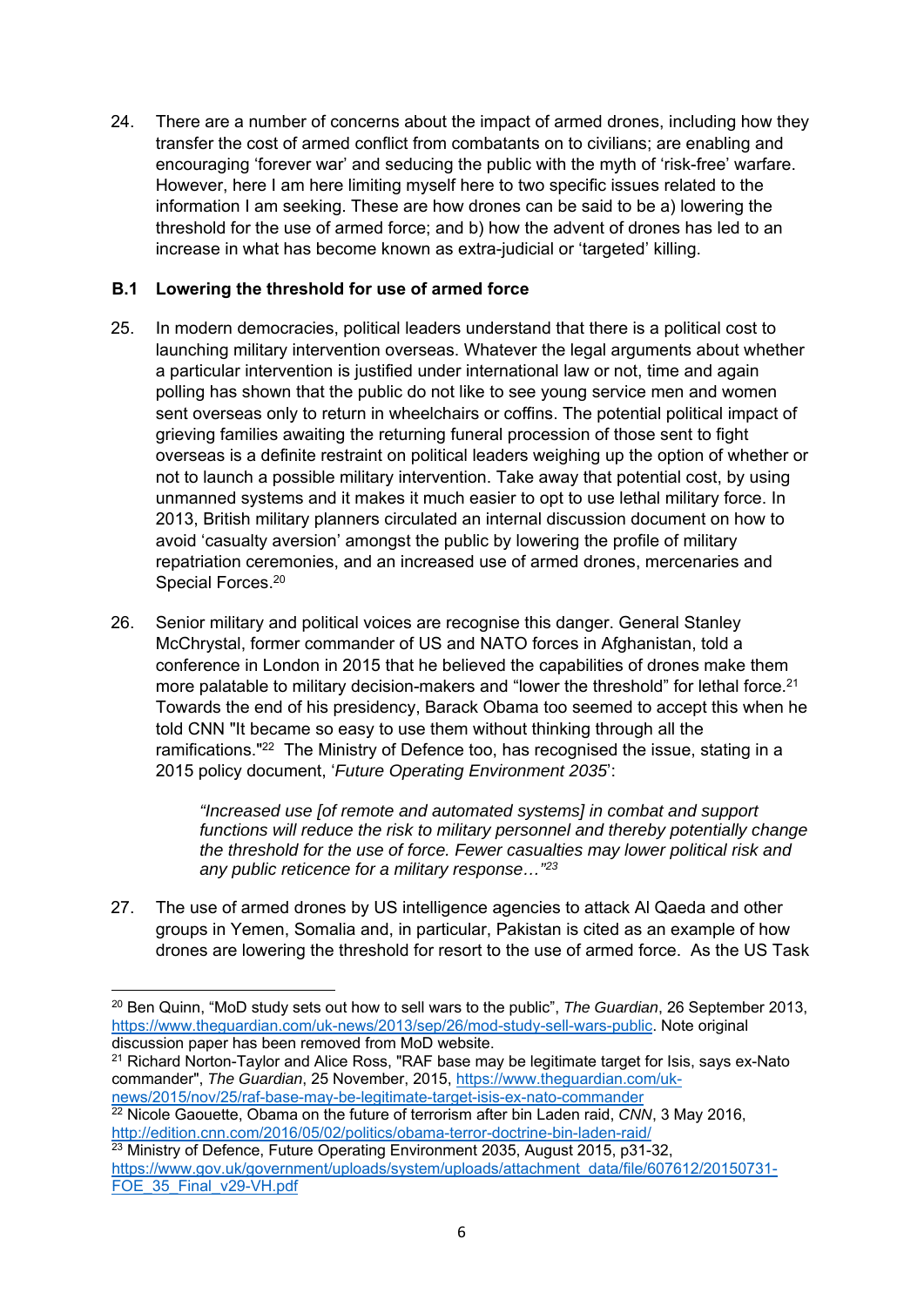Force on Drone Policy put it "the availability of lethal UAV technologies has enabled US policies that likely would not have been adopted in the absence of UAVs.<sup>"24</sup>

- 28. The use of armed drones by British forces in Syria in 2014 and 2015 is also an illustration of how drones lower the threshold for the use of force. As discussed above, in September 2014, MPs authorised the use of British forces in operations against ISIS within the borders of Iraq. However, British Reaper drones very quickly crossed the border into Syria in order to assist and enable the US to undertake air strikes, which the government argued at the time, did not amount to a use of military force.
- 29. From mid-2015, the MoD began to argue that it was "illogical"25 and "morally indefensible"26 that UK forces could not undertake airstrikes against ISIS in Syria as well as Iraq. In August 2015, British drones operating in Syria undertook the targeted killing of Cardiff-born Reyaad Khan and also directly assisted in the US drone targeted killing in Syria of Junaid Hussain (August 2015) and Mohammed Emwazi (November 2015).27 The fact that British drones were already flying missions in Syria, and had already launched one strike and assisted with others, was then used in part to persuade MPs and the public to support wider military action in Syria. A government motion to extend UK military action from Iraq into Syria was subsequently tabled and passed in December 2015.
- 30. A crucial question is whether the resort to armed force by the US against Al Qaeda in Pakistan, and UK operations and strikes against ISIS in Syria prior to the December 2015 parliamentary vote, would have occurred without the availability of armed unmanned drones. It is, in my opinion, probable that in both cases the technology itself had an impact on resort to force calculations. Given how these systems are changing use of force calculations, it is vital that there is transparency over the deployment of these systems.

# **B.2 Expanding 'targeted killing'**

31. Perhaps the most controversial use of armed drones has been their use for 'targeted killing' of suspects beyond the battlefield. Legal scholars define targeted killing as the deliberate, premeditated killing by a State of selected individuals who are not in their

attachments/recommendations\_and\_report\_of\_the\_task\_force\_on\_us\_drone\_policy\_second\_edition.

http://www.bbc.co.uk/news/uk-wales-34176790. Kimiko De Freytas-Tamura, Junaid Hussain, ISIS Recruiter, Reported Killed in Airstrike, *New York Times,* 27 August 2015,

https://www.nytimes.com/2015/08/28/world/middleeast/junaid-hussain-islamic-state-recruiter-

killed.html?\_r=1. Missy Ryan, U.S. strike believed to have killed 'Jihadi John,' Islamic State executioner, *Washington Post,* 13 November 2015, https://www.washingtonpost.com/world/nationalsecurity/us-drone-strike-targeted-jihadi-john-the-briton-linked-to-hostagebeheadings/2015/11/13/8d58595c-89df-11e5-be39-0034bb576eee\_story.html

<sup>&</sup>lt;sup>24</sup> Recommendations and Report of The Task Force on US Drone Policy, The Stimson Center, April 2015, https://www.stimson.org/sites/default/files/file-

pdf<br><sup>25</sup> Martha Kearney interview with Michael Fallon MP, BBC Radio Four, 1 July 2015,

<sup>&</sup>lt;sup>26</sup> Michael Fallon: 'Morally indefensible' not to bomb IS in Syria, BBC News, 6 November 2015, http://www.bbc.co.uk/news/uk-34742361 27 "Cardiff jihadist Reyaad Khan, 21, killed by RAF drone", *BBC News,* 7 September, 2015,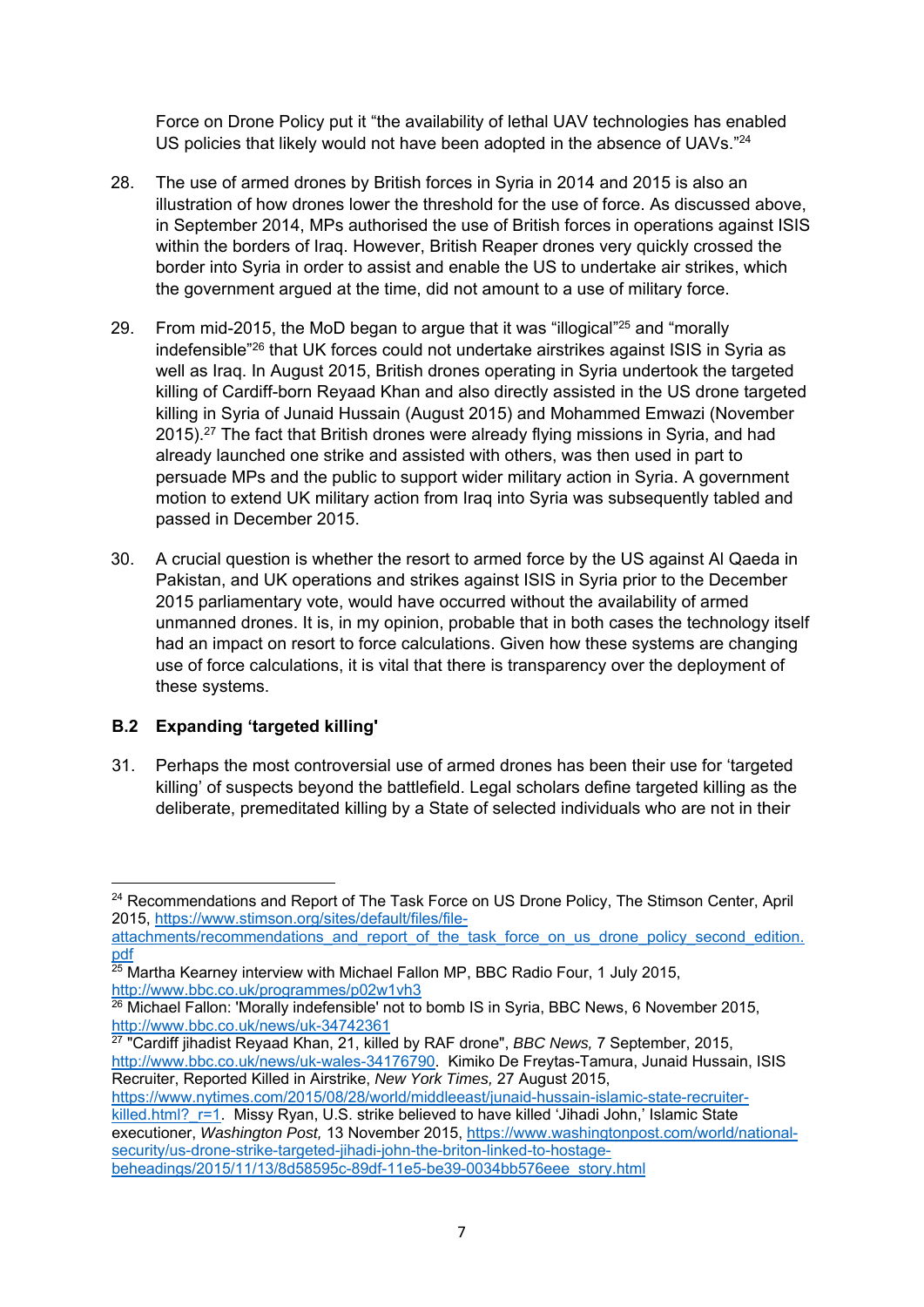custody.28 Where International Humanitarian Law (IHL) applies, the targeted killing of combatants may well be legal. Outside of IHL situations, International Human Rights Law (IHRL) takes priority, and lethal force may only be used when absolutely necessary to save human life that is in imminent danger.

- 32. There were two separate parliamentary inquiries following the UK's drone targeted killing of Reyaad Khan in August 2015. The Joint Human Rights Committee (JHRC) argued, following its inquiry, that the legal basis offered by the government for the strike was "confused and confusing."<sup>29</sup> The committee urged the government to clarify:
	- the grounds on which it says that the Law of War applies to the use of lethal force outside an armed conflict;
	- its understanding of 'imminence' in relation use of force under the right of selfdefence, and
	- the legal basis on which the UK takes part in or contributes to the use of lethal force outside armed conflict by the US or any other country.

In October 2016, following the government's response to the JHRC's report, the Committee stated that the Government had "ducked" these central questions.<sup>30</sup>

- 33. At the end of April 2017, a heavily redacted copy of the Intelligence and Security Committee's (ISC) report into the intelligence basis of the strike against Khan was published.31
- 34. Even before the redactions, however, the Committee were refused access to what they describe as "central", "key" and "clearly relevant" documents on the strike against Reyaad Khan.32 In addition they were refused all access to information on the drone strikes conducted by the US in conjunction with the UK on Junaid Hussain and Mohammed Emwazi around the same time.<sup>33</sup>
- 35. While the Committee appears to have done its best to scrutinise the intelligence basis of the UK's first drone targeted killing outside the battlefield, they faced clear resistance from the National Security Secretariat (NSS) and the Government. While it may be understandable that some information is deemed too sensitive to be publicly released, the very point of the ISC is that it is allowed to see such information in order for there to be proper and appropriate parliament scrutiny of government activities. As the Committee itself says in its report:

https://reliefweb.int/sites/reliefweb.int/files/resources/A38037358F1EF91B492577370006546B-

Full\_Report.pdf<br><sup>29</sup> Joint Committee on Human Rights, The Government's policy on the use of drones for targeted<br>killing, April 2016, https://www.publications.parliament.uk/pa/jt201516/jtselect/jtrights/574/574.pdf 30 Government has ducked central question about lethal drone strike, Joint Human Rights Committee, 19 October 2016, https://www.parliament.uk/business/committees/committees-a-z/joint-select/human-<br>rights-committee/news-parliament-2015/drone-report-published-16-17/

<sup>&</sup>lt;sup>28</sup> Report of the Special Rapporteur on extrajudicial, summary or arbitrary executions, Philip Alston, UN Human Rights Council, May 2010,

<sup>&</sup>lt;sup>31</sup> Intelligence and Security Committee, UK Lethal Drone Strikes in Syria, April 2017, https://b1cba9b3-a-5e6631fd-s-

sites.googlegroups.com/a/independent.gov.uk/isc/files/20170426\_UK\_Lethal\_Drone\_Strikes\_in\_Syria  $\frac{\text{Report.pdf}}{32 \text{ lbid.p3, p23}}$ 

 $33$  Ibid p2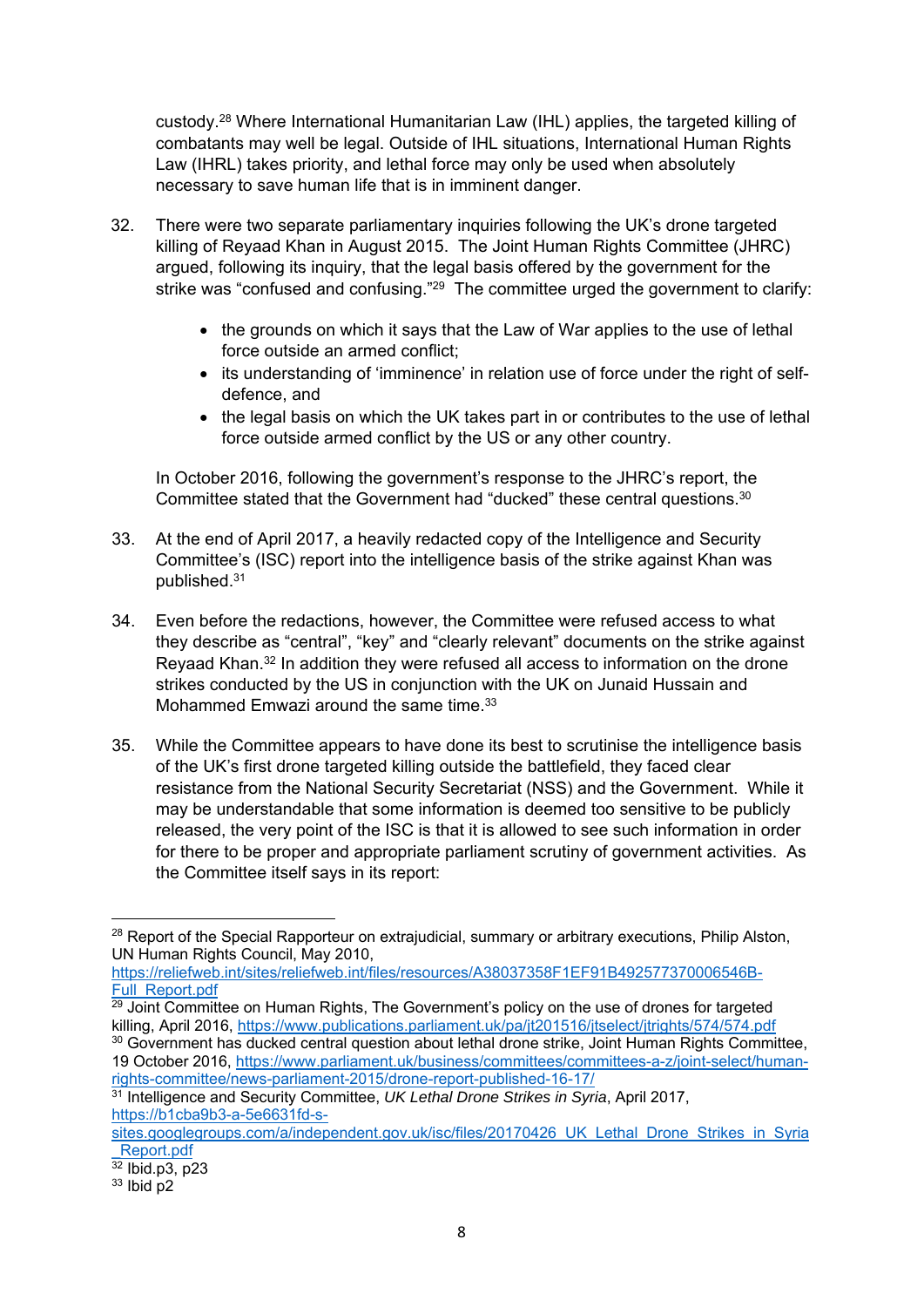*"Without sight of the actual documents provided to Ministers we cannot ourselves be sure – nor offer an assurance to Parliament or the public – that we have indeed been given the full facts surrounding the authorisation process for the lethal strike against Reyaad Khan."34*

36. In summary, two core concerns about the increasing use of armed drones are that they lower the threshold for the use of armed force (eroding the principle that armed force should only be used as a last resort) and are expanding the use of targeted killing beyond the battlefield. Given that parliament has been frustrated in its attempts to ensure proper scrutiny over the legal and intelligence basis for some strikes undertaken by the UK's armed drones, the need for transparency and accountability over basic details of the deployment of the UK's Reaper drones is vital.

#### **C: The general public interest in transparency on deployment of armed drones**

- 37. Some will no doubt argue that the UK should be able to deploy and utilise its military capabilities without making details of such operations public. However, most will recognise that it is in the public interest for there to be public and parliamentary oversight and accountability over UK military operations. This is an important characteristic of a democracy.
- *38.* Before turning to the specifics of this appeal, I would like to draw the Tribunal's attention to the report of the 2019 inquiry by the Public Administration and Constitutional Affairs Committee (PACAC) held into the role of parliament in authorising and scrutinising the government's use of military force as it made a number of important conclusions and recommendations that I believe are relevant to this appeal [Appendix - Document 3: PACAC report: 'The Role of Parliament in the UK Constitution: Authorising the Use of Military Force', 6 August 2019]*.* 35

# **C.1 The PACAC Inquiry**

39. The Committee acknowledged that, by long-standing convention, the Prime Minister, together with the Cabinet, exercises the power to deploy military force on behalf of the Sovereign. However, the legitimacy of the Government's exercise of this power is dependent on maintaining the confidence of House of Commons.

> *"The Prime Minister, together with the Cabinet, exercises the power to deploy military force on behalf of the Sovereign… It is the role of the House of Commons to scrutinise, analyse and ultimately approve or reject the Government's policy and decisions. Nothing should compromise the ability of governments to use military force when our national or global security is threatened, but a clearer role for the House of Commons is necessary in order to underline the legitimacy of the use of military force, and to give the public confidence that the Government is being held to account.36*

40. However, as the Rt Hon Lord Hague put it in his evidence to the Inquiry:

<sup>34</sup> Ibid. p24

<sup>&</sup>lt;sup>35</sup> 'The Role of Parliament in the UK Constitution: Authorising the Use of Military Force', Public Administration and Constitutional Affairs Committee,' HC 1891, 6 August 2019. Available at https://publications.parliament.uk/pa/cm201719/cmselect/cmpubadm/1891/1891.pdf<br><sup>36</sup> Ibid. para 130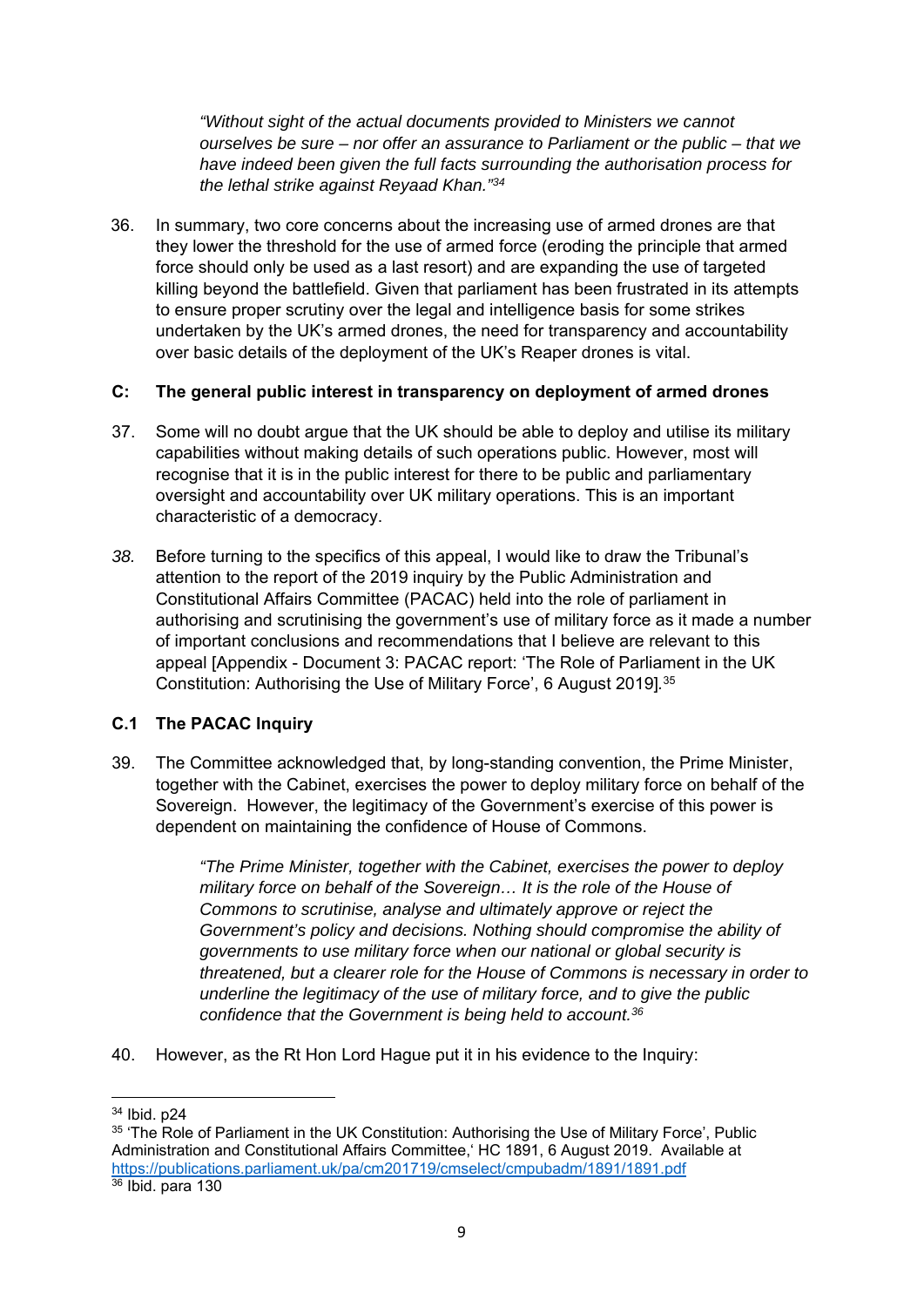*"The question is: what is the degree of scrutiny and accountability and control that Parliament is able to exercise over that [the power to deploy force]?"37* 

- 41. The amount of scrutiny and accountability possible over the executive in this area is even more difficult where the government claims exception from the convention that prior authorisation should be sought before the deployment of military force. These claimed exceptions are where it could compromise the effectiveness of operations and the safety of British service men and women; to protect sources of secret intelligence; so as not to undermine the effectiveness or security of operational partners; and where the legal basis for action has previously been agreed by Parliament.<sup>38</sup>
- 42. As the Committee stated:

*"These questions are particularly relevant in relation to activities falling within the exceptions to the new convention that Parliament shall be consulted in advance of armed conflict, and in relation to the emerging challenges arising out of the changing nature of conflict.39*

The Committee reported the oral evidence of Professor Gavin Phillipson:

*'Professor Phillipson told us that a "strong and clear role for Parliament acting as a check upon governmental decisions to use military force may be seen as particularly important in the United Kingdom" because the uncodified constitution means there are no formal checks and balances present as there would be in other countries. He pointed out that the royal prerogative is a "non-statutory executive authority that is defined in no authoritative constitutional text and which remains unclear in scope today". Given that the courts have repeatedly declared decisions of the executive to deploy military force non-justiciable, Professor Phillipson thought that the check on the Government's power "must be a parliamentary check".40*

*43.* While the Committee strongly recognised the principle that the there were exceptions to consensus that the Government is expected to seek prior authorisation from the House of Commons before taking military action, it also recognised what it called 'a legitimate concern'

> *'that the Government will remain the sole arbiter of what constitutes military action such as would require parliamentary approval under the post-2003 convention; what the exceptions to the convention are; and whether the planned military action falls under one of these exceptions.'41*

*As the committee made clear:* 

*'This is of particular importance in respect of clandestine operations and other areas of sub-conflict confrontation which are becoming much more frequent, and* 

<sup>37</sup> Ibid. para. 27

 $38$  The Government set out its view to the Committee on four areas for taking military action without prior consultation in Parliament, although other witnesses raised concerns that they were so wide in scope that it could render the convention to consult parliament meaningless. See Para.58.

<sup>39</sup> Ibid. para 84

<sup>40</sup> Ibid. para 31

 $41$  Ibid. para 93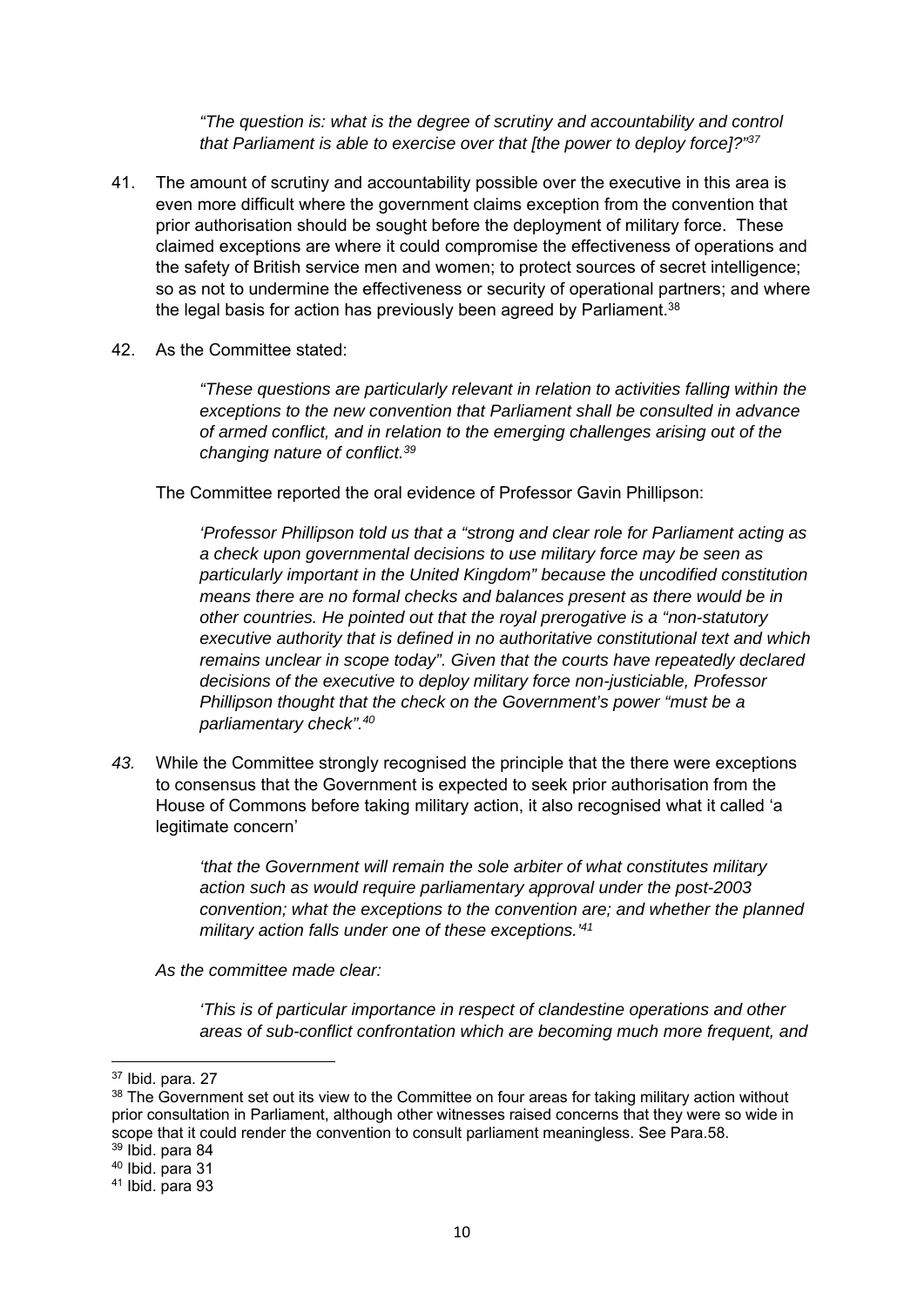*this includes instances when Parliament may not even be notified of actions that could quickly escalate into full conflict.'42* 

And:

*'The increasing frequency and importance of sub-conflict confrontations highlighted throughout the evidence poses new challenges both for the Government and Parliament. While we accept that much of this would not, and should not, be covered by the existing convention on prior parliamentary*  approval, we do not accept the view of the Minister for the Armed Forces that *these are not issues for Parliament. On the contrary, it is imperative that the House of Commons considers how it can effectively fulfil its duty to hold the Government to account in relation to foreign policy and defence issues.'43*

44. In relation to the use of drones and other emerging military technology in this context, the Committee agreed:

> *'Developments in the nature of conflict highlight the need for both the Government and Parliament to adapt rapidly to new challenges. We support the Government's view on the importance of retaining flexibility in the decisionmaking process so that governments can react and adapt to as yet unknown challenges. However, in a democracy such executive flexibility must be subject to democratic scrutiny. The challenges posed by the changing nature of conflict must be taken seriously.'44*

*'We are persuaded, for example, that the principle of how special forces and drones are utilised should be considered by the House, even if specific instances of deployment cannot be debated openly. This would both hold the Government to account for its general policy and give the Government guidance in relation to the types of policy which the House of Commons would, in principle, tolerate and support.'45*

45. In its conclusion, the Committee stated:

*"It is clear to us that strong scrutiny of Government leads to better decisions. This applies as much to the decisions and policies on military action, as it does to any other area of Government policy and decision-making.46* 

### **D. The public interest in disclosing information about the deployment of UK armed drones beyond Operation Shader**

46. Due to the way that remote armed technology is changing the use of armed force, and the consequent implications for peace and security I believe it is very important that there is proper public and parliamentary scrutiny over the use of these systems. In order to better understand how they are being used, I regularly submit Freedom of Information (FoI) requests to the MoD about the UK's use of armed drone on behalf of Drone Wars UK with the aim of publishing the findings to the public and media.

<sup>42</sup> Ibid. para 65

<sup>43</sup> Ibid. para 96

 $44$  Ibid. para 117

<sup>45</sup> Ibid. para 119

<sup>46</sup> Ibid. Conclusions and Recommendations No. 17, p46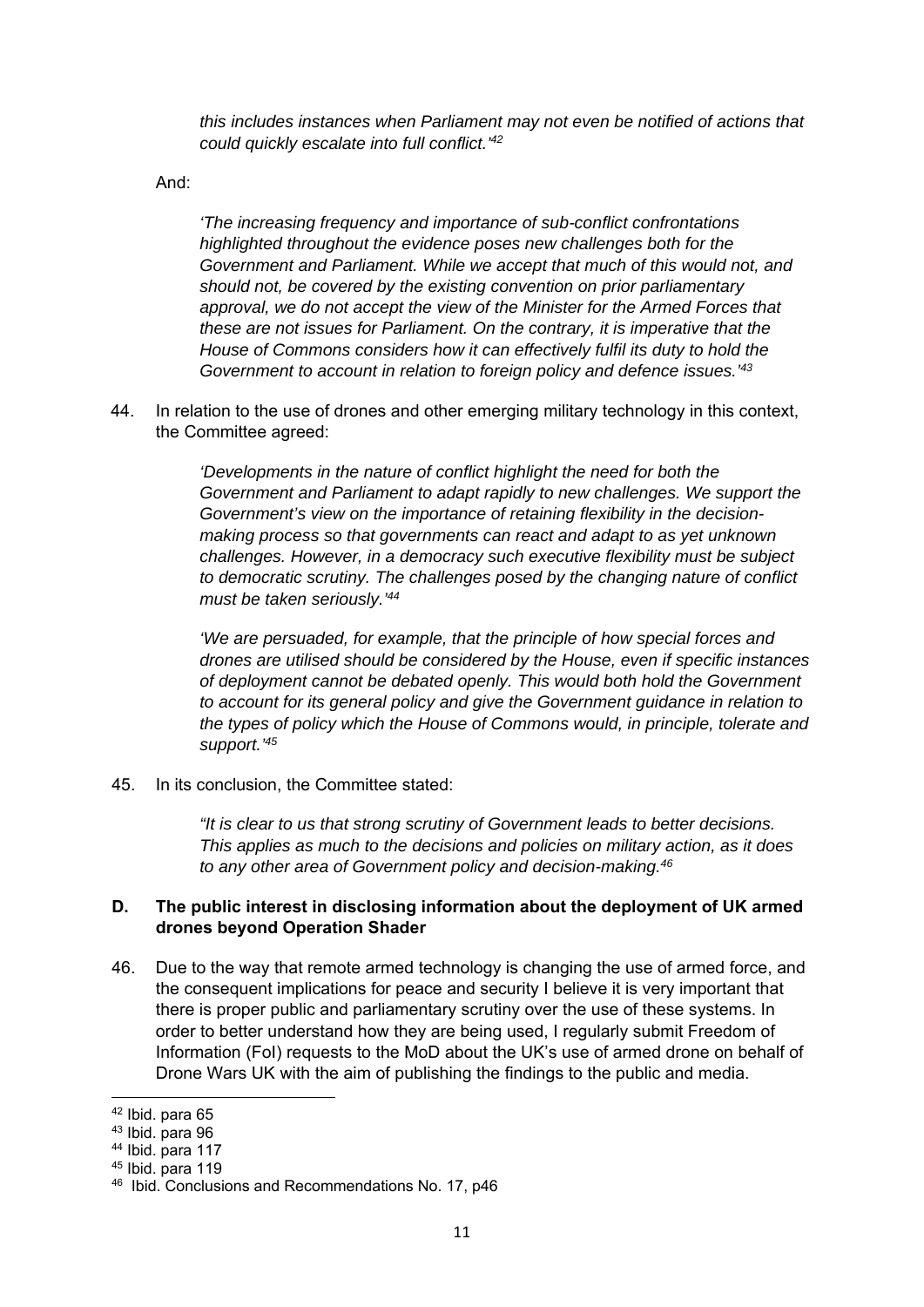#### **D.1 Attempts to seek disclosure in this matter**

47. On 2 January 2020, I submitted an FoI request to the MoD, as I do each quarter, seeking statistical details about the use of Reaper and other armed RAF aircraft. As part of this I asked:

> *'Please can you detail how many sorties have RAF Reaper aircraft flown outside of Operation Shader during 2019 and, if any, where these sorties occurred?*

The MoD have refused to provide the information, citing Section 26 (1)(b) and Section  $27(1)(a)$  and (c) of the Fol Act.

- 48. Previously, the MoD has regularly provided details about where UK Reapers were operating in response to parliamentary questions or FoI requests. A selection of such responses is attached. [Appendix - Document 4: Selection of previous MoD responses to parliamentary questions and FoI requests detailing where UK Reapers were being operated]. Of particular note is the response to my FoI request of 21 February 2018 asking about the number of Reaper missions outside of Operation Shader, to which the MoD responded simply and straightforwardly with the answer 'one'.
- 49. Following media coverage of the MoD's refusal,<sup>47</sup> Baroness Stern, Baroness Bennett and Ed Davey MP, submitted questions in the House of Lords and the House of Commons seeking some details about the operations of Reaper aircraft outside of Operation Shader:

**Baroness Stern (9 June 2020)** : To ask Her Majesty's Government whether RAF Reaper drones have been used for operations outside of Operation Shader over the past 12 months; and if so, for what purpose they were used and where? 48

**Baroness Bennett of Manor Castle (9 June 2020):** To ask Her Majesty's Government whether RAF Reaper drones have been operated outside Operation Shader; if so, why; and whether such operations took place under independent UK control? 49

**Ed Davey MP (11 June 2020):** To ask the Secretary of State for Defence, if he will list the countries that RAF Reaper drones are being deployed in outside of those of Operation Shader; and if he will make a statement? 50

50. The MoD refused to give details, with all questions getting the same reply:

*"REAPER is an intelligence, surveillance and reconnaissance platform. We do not comment on intelligence matters and I am therefore withholding the* 

<sup>47</sup> Jamie Doward, Ministers refuse to reveal target of new RAF killer drone missions, *The Observer*, 6 Jun 2020, https://www.theguardian.com/world/2020/jun/06/ministers-refuse-to-reveal-target-of-new-<br>raf-killer-drone-missions

<sup>&</sup>lt;sup>48</sup> HL5486, tabled on 9 June 2020, https://questions-statements.parliament.uk/writtenquestions/detail/2020-06-09/hl5486

<sup>49</sup> HL5457, tabled on 9 June 2020, https://questions-statements.parliament.uk/written-<br>questions/detail/2020-06-09/hl5457

<sup>50</sup>HC58612, tabled on 11 June 2020, https://questions-statements.parliament.uk/writtenquestions/detail/2020-06-11/58612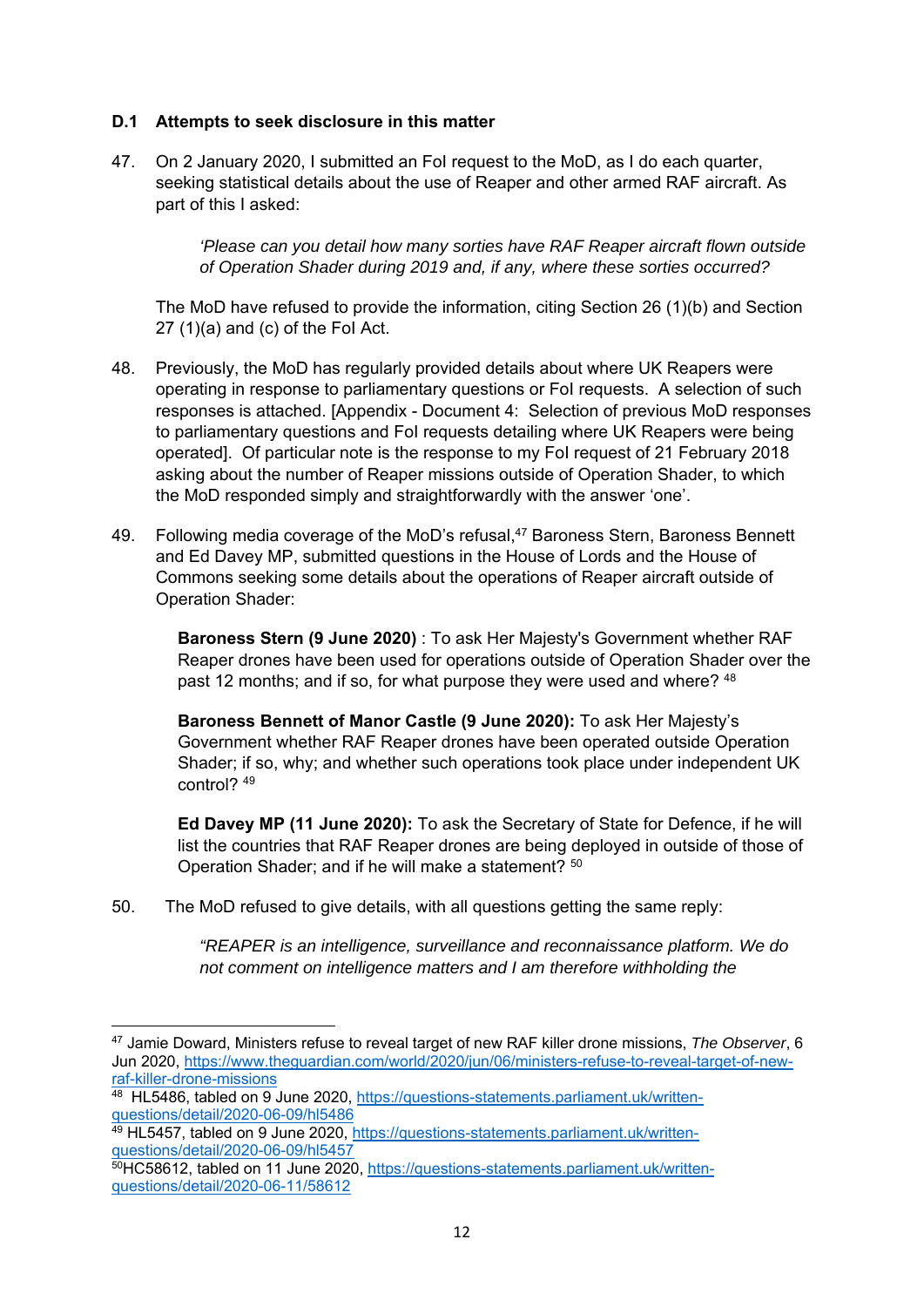*information as its disclosure would or would be likely to prejudice the capability, effectiveness or security of the Armed Forces.* 

51. Baroness Stern submitted two further questions on this matter:

**Baroness Stern (22 Jul 2020):** To ask Her Majesty's Government, further to the Written Answer by Baroness Goldie on 18 June (HL5486), whether it is their policy not to answer questions about the deployment of RAF Reaper drones; and if so, when this policy was agreed? <sup>51</sup>

**Response: MoD Minister Baroness Goldie** (30 July 2020): There is no policy to not answer questions about the deployment of RAF REAPER drones. However, there is a long-standing policy not to comment on operational matters where the disclosure of information would increase the risk to intelligence and operational security.

**Baroness Stern (9 Nov 2020):** To ask Her Majesty's Government, further to the Written Answer by Baroness Goldie on 30 July (HL7182), whether RAF drones used on operations outside of Operation Shader are being used in support of NATO operations or missions.52

**Response: MoD Minister Baroness Goldie (18 November 2020**): REAPER is an intelligence, surveillance and reconnaissance platform. We do not comment on intelligence matters and I am therefore withholding the information as its disclosure would or would be likely to prejudice the capability, effectiveness or security of the Armed Forces.

- 52. Baroness Stern has submitted a statement outlining her reasons for seeking transparency in this matter in support of my appeal. Her statement is attached [Appendix - Document 5: Letter and Statement from Baroness Stern, 12 October 2021].
- 53. On 24 July 2020, Clive Lewis MP wrote directly to the Defence Secretary, Ben Wallace seeking further information about the use of UK Reaper drones outside of Operation Shader. A statement from Clive Lewis outlining his reasons for seeking transparency in this matter along with copies of correspondence with the Defence Secretary is submitted separately.

# **D.2 Examining the public interest in favour of non-disclosure**

54. Both Section 26 and Section 27 of the FoI Act require a public interest test to be undertaken, and I understand that the public interest in favour of disclosure must be balanced by the suggested public interest in non-disclosure. This balance is rightly the focus of the Tribunal. I have not been made fully aware of the reasons for nondisclosure and therefore am unable to challenge these reason in detail, relying on the Tribunal to examine the validity of the MoD's arguments. However I would make the

<sup>&</sup>lt;sup>51</sup> HL7182, tabled on 22 July 2020, https://questions-statements.parliament.uk/written-<br>questions/detail/2020-07-22/hl7182

<sup>52</sup> HL10122, tabled on 9 November 2020, https://questions-statements.parliament.uk/writtenquestions/detail/2020-11-09/hl10122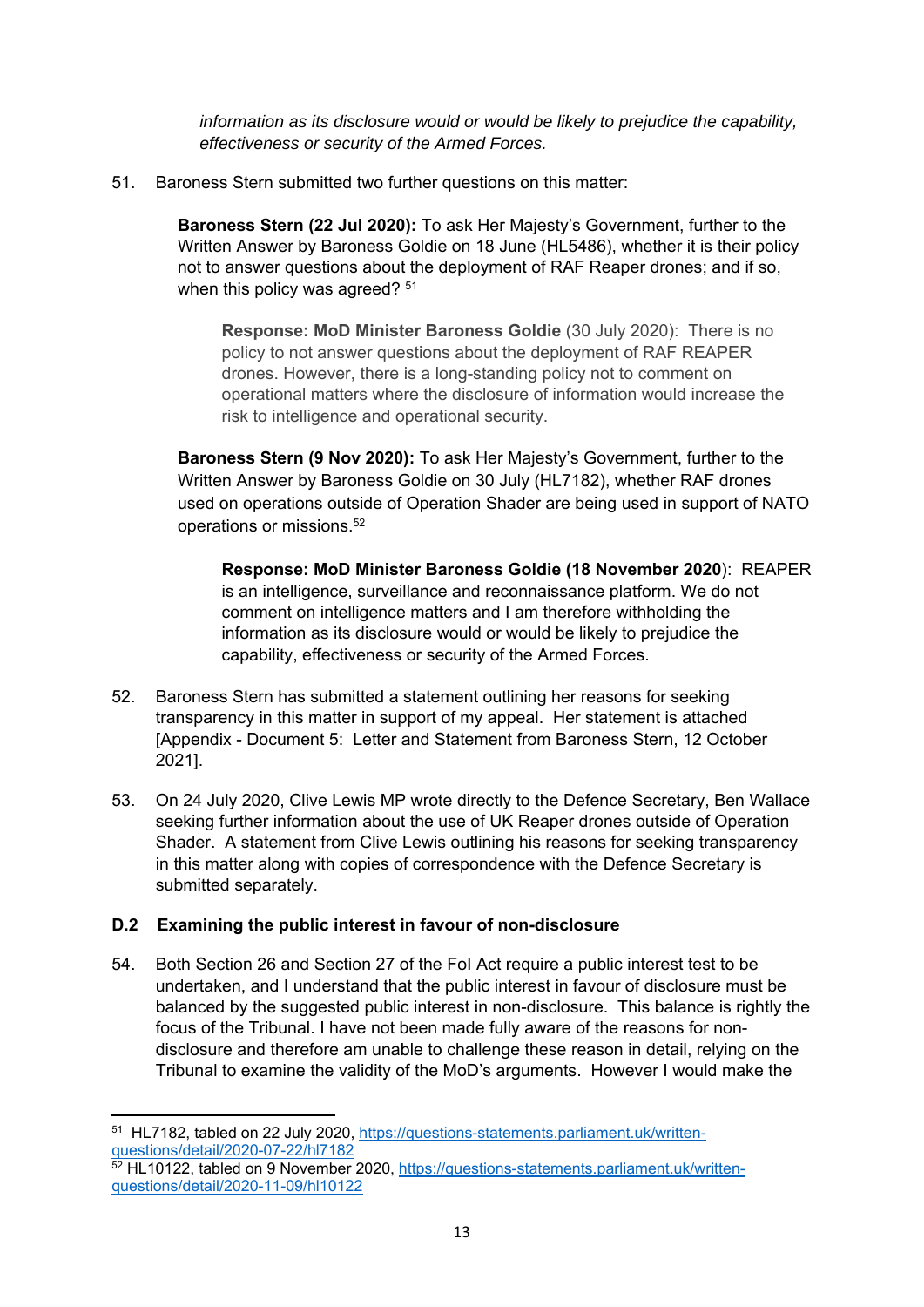following comments about the MoD's public interest arguments before turning to the public interest in disclosure.

- 55. In her Decision Notice, the Commissioner argues that the information provided by the MoD leads her to conclude that the information sought "risks undermining the capability and effectiveness, and ultimately the safety of, British armed forces." However, it is hard to understand this.
- 56. Releasing a) the number of UK Reaper sorties that took place in 2019 outside of Operations Shader and b) where they occurred, cannot on the face of it raise such a real risk. If, for example, the answer to the first part of my information request is that there were 36 such sorties, it is very hard to understand how that information in and of itself could be a "risk to the lives of sensitive and protected individuals" even if it is put alongside data about the number of Reaper sorties undertaken as part of Operation Shader. It is hard also to see how such broad locational detail as the name of a country or global region (such as 'The USA' or 'North Africa' or 'The Middle East') would raise the severe risk claimed.
- 57. In late 2014 and 2015, when the MoD deployed Reaper drones for surveillance missions within Syria before parliamentary approval, the MoD released sortie numbers and locational detail (i.e. country of operation) without any argument that such details were exempt under Section 26 or Section 27. Again, without seeing all submissions it is hard to understand why such details are refused now in, what is on the face of it, similar circumstances.
- 58. In its open response to my Grounds of Appeal, the MoD highlights at paragraph 30*ff*  several points which it argues shows the public interest in favour of non-disclosure in relation to Section 26.
- 59. At paragraph 30b it is argued that operation of Reaper in the future "*may* [emphasis added] depend on a greater degree of public ambiguity." It is then argued that because of this possible future need, it is important to "retain a degree of ambiguity regarding the full extent of RPAS operations now."
- 60. In other words, it is being argued that because of a possible need for 'ambiguity' in the future, parliament and the public must accept that information about current operations should not be released. I would argue that that simply does not follow and is contrary to the principles underlying the FoI Act. Firstly, decisions about whether to release or not release information about operations in the future is not constrained by decision about levels of secrecy around current and separate Reaper operations. Decisions should be made on a case-by-case basis. Further, the information requested, does allow for ambiguity about the employment of Reaper. Statistical data about annual number of sorties and/or broad locational detail, limited to country or region of the globe, allows plenty of ambiguity about purpose to which Reaper is being put to while allowing appropriate oversight.
- 61. At paragraphs 30c 30e, the suggested dangers of the 'mosaic effect' are raised. This, in many ways, is a rather broad and vague argument against the public right to know. Any and all information released by the MoD, '*may*" or "*might*" (paragraph 30e) "assist adversaries with their understanding of military activities. Again, I would urge the Tribunal to question whether the information under question is actually capable of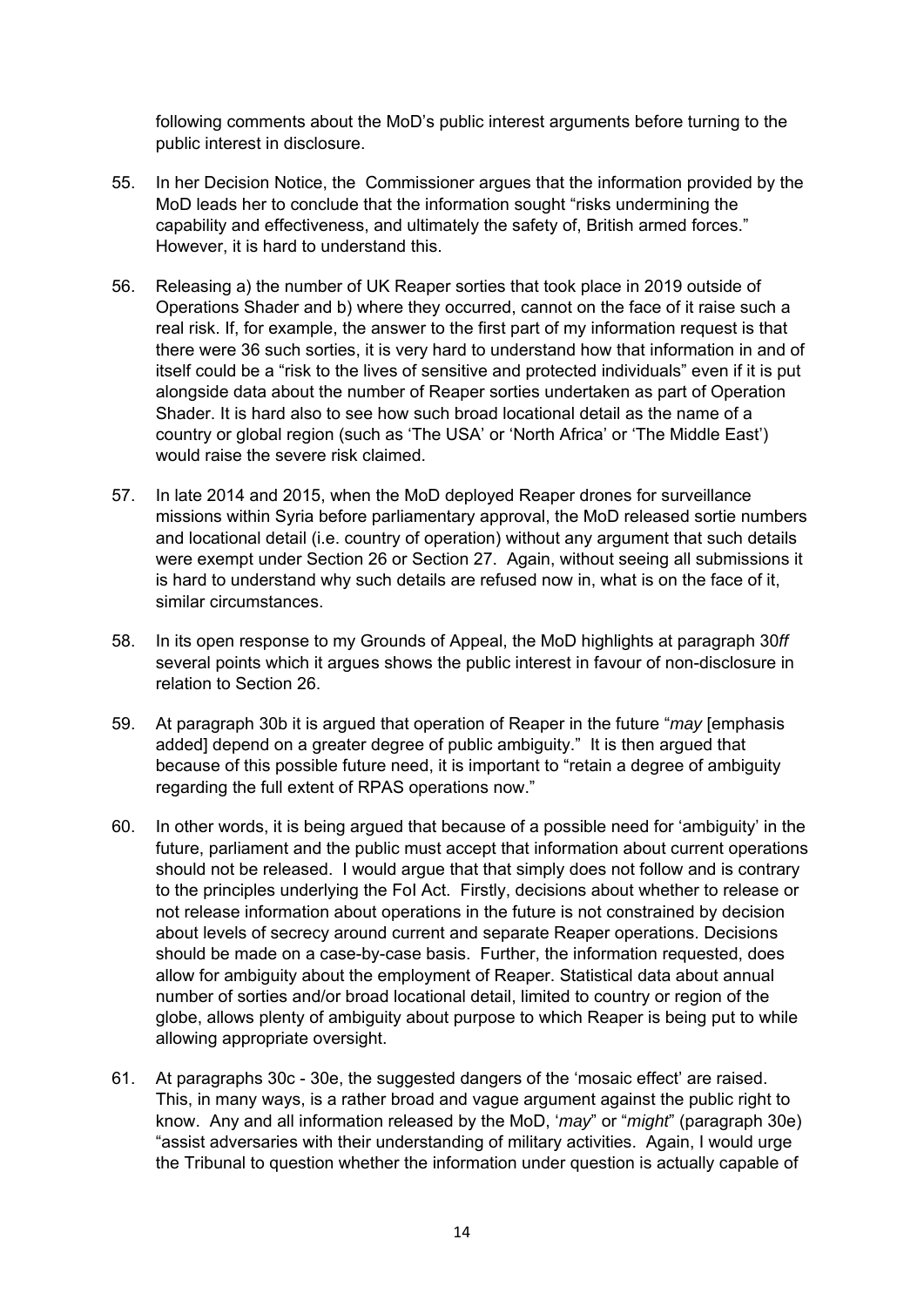allowing "a sophisticated adversary to improve its understanding of the capabilities of the platform and the UK's Tactics, Techniques and Procedures ("TTPs")."

- 62. At paragraph 30f, a rather disturbing argument is raised. The MoD suggests that refusing to disclose the information sought "enables adversaries tacitly to ignore the activities of the UK, if any, without being forced to respond (potentially in an escalatory way)." This suggests that the MoD is comfortable with adversaries being aware of current UK Reaper deployments and operations, while arguing the British Members of Parliament and the public should be kept in the dark. This, it suggests, allows the avoidance of "unnecessary confrontation". What it is actually avoiding is parliamentary and public scrutiny of these operations.
- 63. At paragraph 30g, the MoD argues that if it were to release information about "aspects of Reaper activity"

*"this in future may highlight or be suggestive of the employment of broader military capabilities. This, in turn, may provide an adversary with indications and warning of wider UK military activity and/or UK military presence."* 

Again, the suggestion that release of information about current operations 'may' impact on operations at some time in the future is tenuous. Such questionable claims about possible harm are hard to reconcile with the argument by MoD that the release of the requested information 'would' prejudice rather than 'would be likely to'.

- 64. In my opinion, the MoD's claims as to the potential risk to UK and allied forces by the release of this information needs to be rigorously and critically tested by the Tribunal. There is a real danger that once the idea of a risk to British and/or allied force's lives is raised - no matter that it is caveated with words such as '*possible'* or '*may'* or '*could'* it is exceedingly difficult to challenge. This is not by any means an argument that the MoD is acting in bad faith here. Rather, I am arguing that it is surely right that such claims are thoroughly examined in order to ensure the effectiveness of the FoI process.
- 65. Certainly, information of the type which the MoD previously argued should be exempt under Section 26 due to the risk of prejudice to UK and allied forces is now routinely released without any such harm. For example, information I requested about' the circumstances of weapon launches from UK Reaper drones' was refused in 2009 under Section 26.53 This refusal was then upheld by the ICO on the basis of the MoD's Section 26 submissions. However, the MoD now routinely releases exactly the type of information I requested (details of the circumstances around launches of weapons from Reaper) without any resulting prejudice.<sup>54</sup>
- 66. With regard to the claimed exemption under Section 27, almost no information has been advanced in open as to how the information sought causes prejudice relevant to international relations. At paragraph 43 of its response to my Grounds of Appeal, the MOD argues, in a general sense, that the UK's partners value 'discretion' and that disclosure of the information sought "would reduce partners' willingness to cooperate with the UK." It goes on to argue, again in a general way, that "maintaining trust in

<sup>53</sup> Refusal of Chris Cole FoI Request dated 12 December 2009: https://dronewars.net/wpcontent/uploads/2020/06/20091221-Response-FOI-Cole-26112009-155918-002.pdf. Circumstances of launches of weapons from UK Reapers now routinely released. See<br>https://www.gov.uk/government/publications/british-forces-air-strikes-in-irag-monthly-list 54 See for example https://www.gov.uk/government/publications/british-forces-air-strikes-in-iraqmonthly-list/raf-air-strikes-in-iraq-and-syria-april-2019-to-december-2019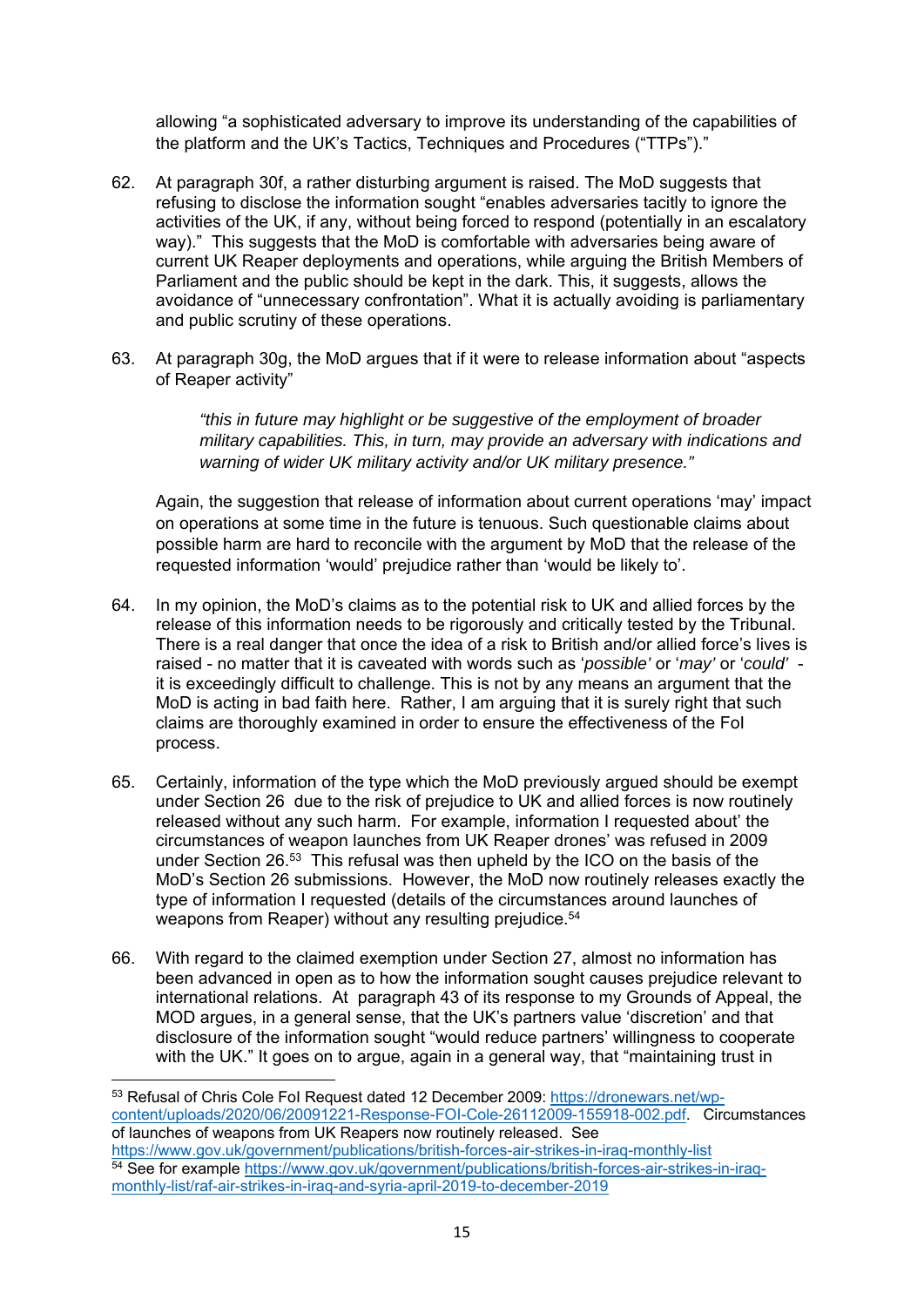relationships with other states is exceptionally important" and that disclosure of information sought would "undermine mutual trust". Release of the information I requested, it argues would harm relations and adversely affect the interests of the UK abroad. No detail or explanation about how or why this would occur in relation to the specific information sought is given or suggested.

### **D.3 The public interest in favour of disclosure**

- 67. I believe that there are two separate, but related, issues of public interest in favour of the disclosure of the information sought:
	- a) Firstly, it is greatly in the public interest that there is public understanding and parliamentary participation in decisions to deploy Reaper drones;
	- b) Secondly, it is in the public interest for some transparency about the specific deployment of Reaper covered by my information request, to enable public and parliamentary accountability.

### **D.3.1 Public Interest in disclosure of information about deployment armed drones**

- 68. With regard to the public interest in transparency about the deployment of armed drones in general, I would argue that it is strongly in the public interest to have proper parliamentary and public oversight over military operations. If military deployments are undertaken in secret - without at least some information and underlying rationale for such operations being made available - it is hard to argue that there is proper civilian oversight and accountability. While it is undoubtedly easier for governments to accept public oversight and parliamentary accountability over operations that are uncontentious, it is where deployments are controversial and oversight is contested that transparency particularly matters.
- 69. Transparency around the deployment and use of armed drones is particularly important as I have tried to outline above. Due to the way drones are lowering the threshold for the use of force, increasing the use of targeted killing and transferring the cost of armed conflict from combatants to civilians, it is vital that at least some information is released when these systems are deployed.
- 70. In modern times, conflict has moved beyond the realms of the traditional battlefield and deployment of large numbers of armed forces personnel. Today's warfare primarily consist of counterterrorism and counter-insurgency operations often involving the deployment of drones and utilising their capacity for surveillance and armed strike. Counterterrorism and counter-insurgency operations, often conducted among the general populace and against those not in military uniforms, are manifestly more dangerous to civilians. They also erode the traditional distinction between wartime and peacetime, blurring the legal framework under which military operations are carried out, that is International Humanitarian Law (IHL) vs International Human Rights Law (IHRL). Scrutiny of the deployment of armed drones is therefore vital to in order to support a rules-based international order and to defend democratic values.
- 71. While it may be argued that drone surveillance operations are less worthy of transparency that those used to carry out armed strikes, it needs to be remembered that surveillance sorties can be turned into strike missions at the press of a button.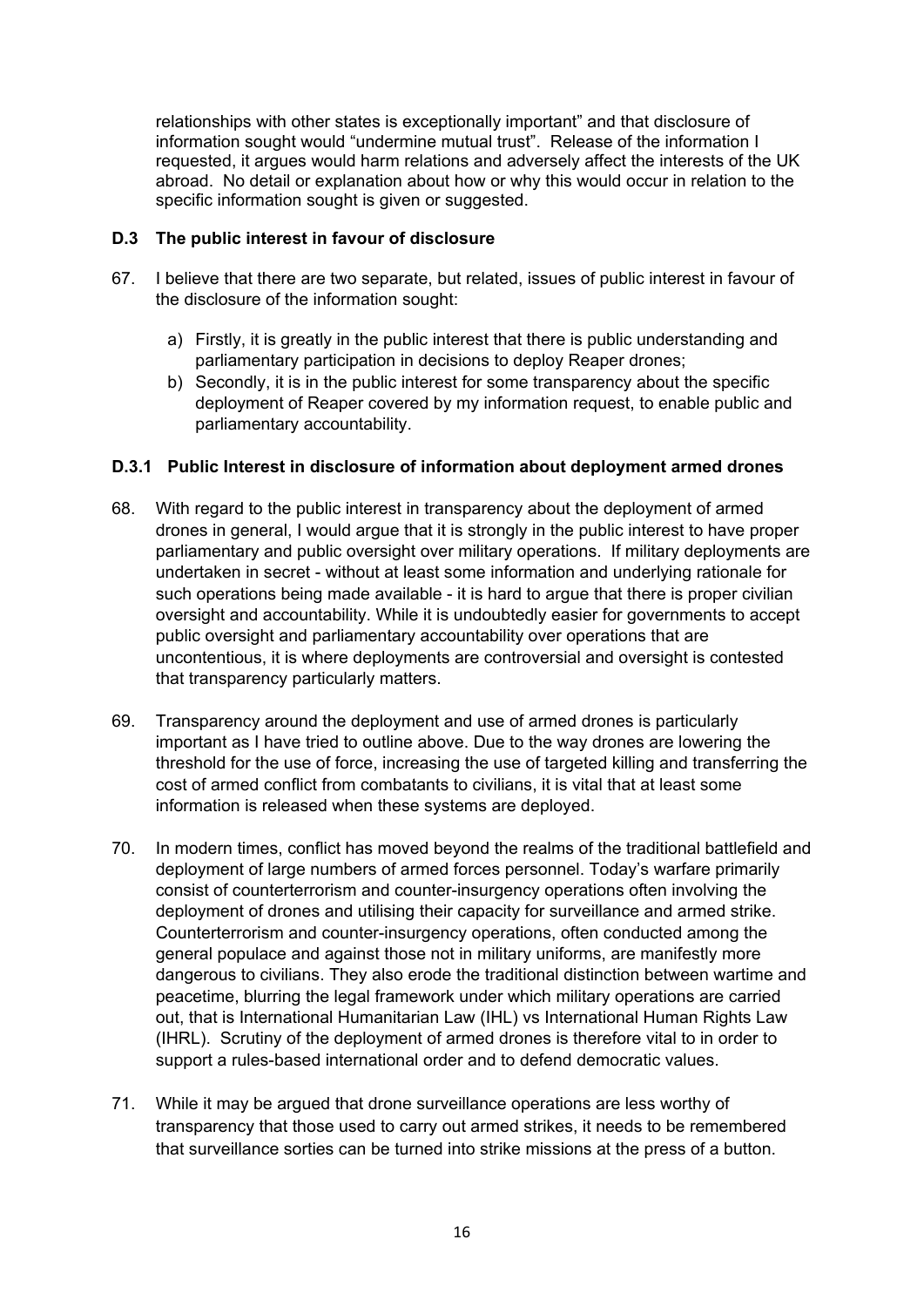The deployment of UK Reapers into Syria in 2014/15 were for surveillance only, until they were used to undertake the targeted killing of Reyaad Khan.

72. The lack of transparency and oversight over the deployment of armed drones was a key issue in the most recent report (2020) on the use of armed drones by the (now former) UN Special Rapporteur on extrajudicial, summary or arbitrary executions, Agnes Callamard. Condemning violations of international humanitarian and human rights law in some drone operations, she asserted that "the lack of transparency, and accountability, about the extent of armed drones' operations and consequent civilian casualties is the result of State policies and legal loopholes."55 She went on:

> *"Drones sit at the intersection of several oversight regimes, but, being an intelligence asset, they somehow fall between them. With few to no risks involved for those directing or operating drones, including little risk of legal accountability, "the typical decision-making barriers to the use of force become eroded … because they do not attract 'the public scrutiny that a troop deployment invites'", as then US President Barrack Obama conceded in May 2013 . In general, at the domestic level, there seems to be many loopholes by which to avoid scrutiny, not the least because the matter can fall within the remit of many agencies but under the responsibility of none."56*

- 73. While I of course accept there are times when operational sensitivities prevent a full disclosure of information, that in and of itself should not provide carte blanche for nondisclosure of any information about the deployments of these systems as the MoD seems to seek.
- 74. It should also be understood that by providing timely and accurate information on the deployment and use of armed drones, states can counter the dissemination of deliberate misinformation, inaccurate information and garner public trust in value of particular military deployments.

# **D.3.2 Public interest in disclosure about this specific deployment**

- 75. Separate from arguments about the public interest in transparency about the deployment of armed drones in general, I would argue that there is, in addition, public interest in disclosure of information about the deployment covered by this specific information request. The fact that the MoD has deployed Reaper drones on an operation outside of Operation Shader without the knowledge, let alone approval of parliament or the public is very significant. There is weighty public interest in some information being disclosed in order to promote transparency and accountability over decisions and spending related to this deployment.
- 76. Until now, as far as parliament and the public is aware, Britain's Reaper drones have always been deployed on operations that are in the public domain, that is Operation

<sup>&</sup>lt;sup>55</sup> Agnes Callamard, Report of the Special Rapporteur on extrajudicial, summary or arbitrary executions to the UN Human Rights Council (A/HRC/44/38), 15 June 2020. Available at

https://www.ohchr.org/EN/HRBodies/HRC/RegularSessions/Session44/Documents/A\_HRC\_44\_38\_AUV.docx 56 Ibid. para 24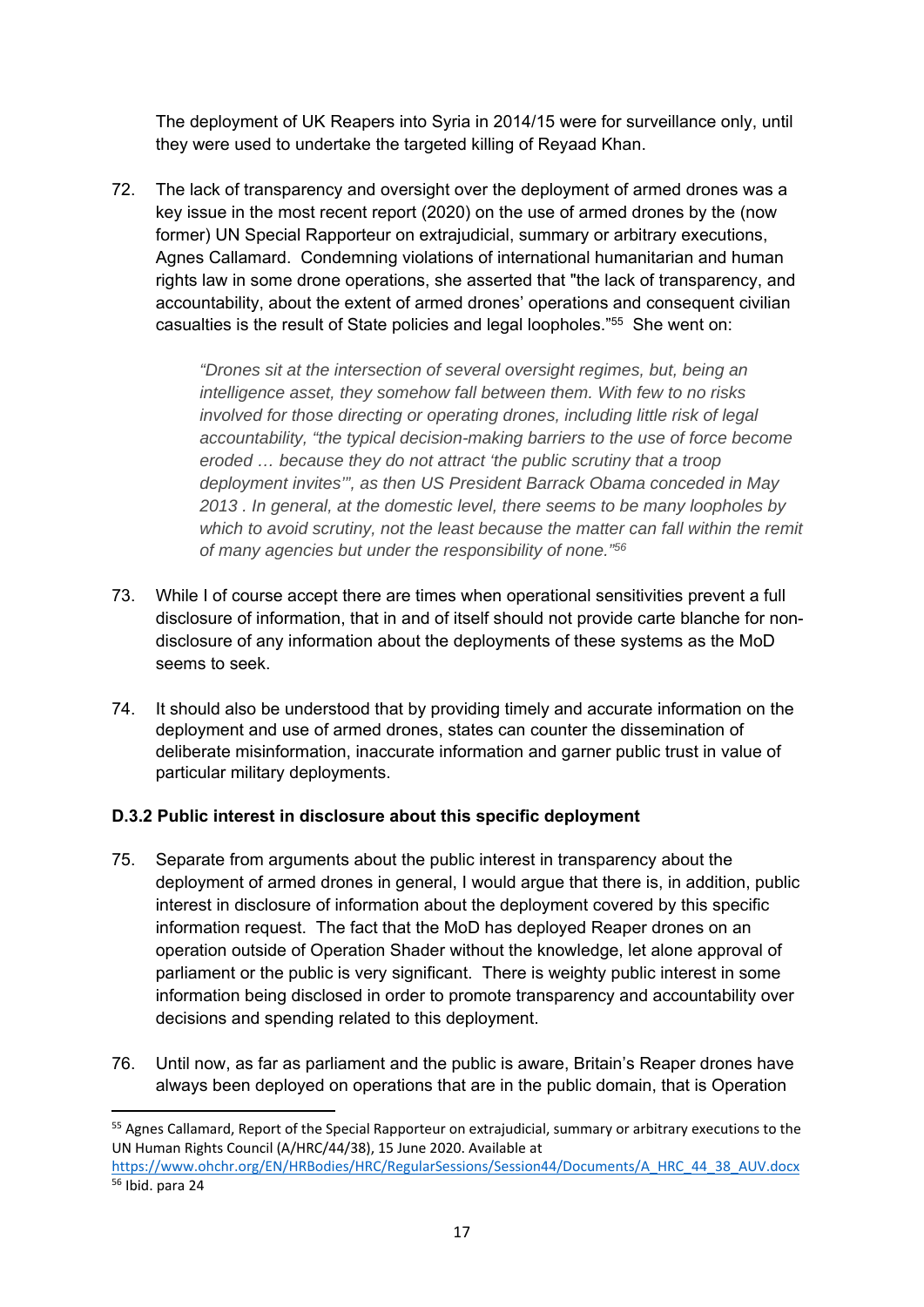Herrick (Afghanistan) and Operation Shader (Iraq and Syria). The exception to this – the targeted killing of Reyaad Khan which the MoD says was outside of Operation Shader – was reported directly to parliament by then Prime Minister, David Cameron.

- 77. The decision to deploy UK Reapers on a new mission then, particularly one about which the government refuse to disclose any information, is highly significant and raises a great many questions, not least about the very purpose of the deployment. Is it being conducted in co-operation with the state in which it is being conducted? Is it being conducted in co-operations with other states? Which states or parties are being given access to intelligence obtained from this deployment? What safeguards are in place in to endure that deployment complies with all relevant international treaty and legal obligations? What are the legal risks to UK personnel conducting these operations outside of parliamentary approval?
- 78. While any response to my information request will not answer these wider questions, it will confirm the deployment. There is a great deal of public interest in understanding, at least broadly, the scope of UK Reaper operations outside of Operation Shader. Basic statistical information will enable parliament and the public to broadly gauge the level of use of Reaper outside of Shader. A broad-brush figure for the number of sorites undertaken during 2019, and/or their location by country or global region, as my request seeks, will enable some scrutiny and oversight, without revealing detailed information.
- 79. Without proper oversight and accountability, secret deployments such as this potentially draw us down the rabbit hole of unaccountable military operations which can quickly spiral out of control and lead to violent confrontation. The public interest in preventing such incidents is significant.

# **E. Concluding remarks**

80. In a submission to Public Administration Committee's inquiry 'Learning Lessons from the Iraq Inquiry', the then National Security Adviser, Sir Mark Lyall Grant, highlighted that the Chilcot Inquiry found that preparation for military endeavours

> *"needs to involve real challenge from inside and outside government, testing of assumptions, and a broad range of evidence-based options which highlight the risks, and ways to mitigate them."57*

81. Keeping details of military deployments such as that covered by my information request, frustrates at a fundamental level this important lesson learned from the invasion of Iraq highlighted by the Chilcot Inquiry. It is simply not possible for there to be a challenge to the assumptions behind the deployment either from inside or outside the government if the very fact of the deployment is kept secret even from parliamentarians.

<sup>57</sup> Annex One: Learning Lessons from the Iraq Inquiry: The National Security Adviser's Report, 1 January 2017, 'Lessons still to be learned from the Chilcot inquiry: Government Response to the Committee's Tenth Report', https://publications.parliament.uk/pa/cm201719/cmselect/cmpubadm/708/70803.htm